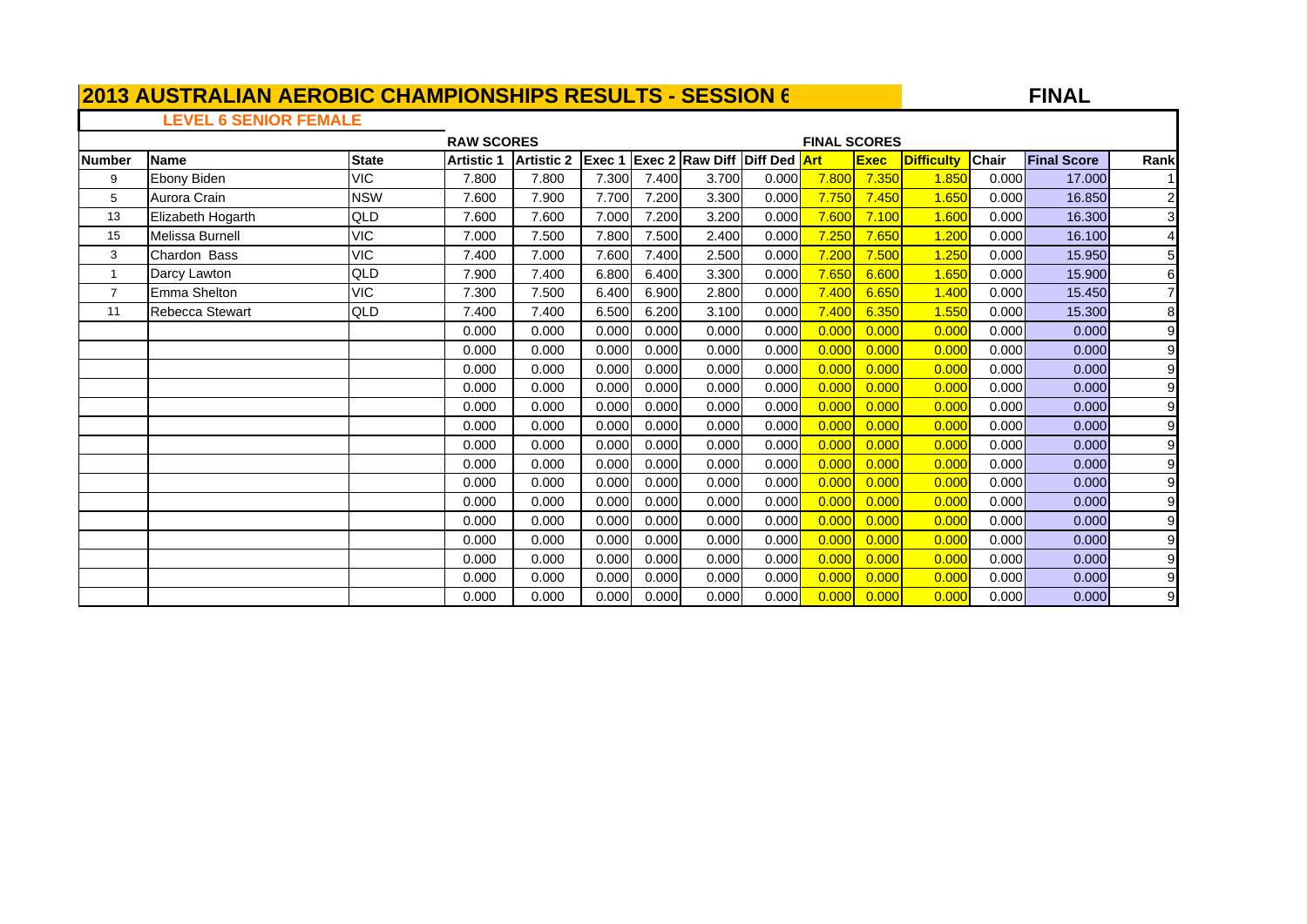**FINA L**

# **LEVEL 7 SENIOR FEMALE**

|                 |                       |              | <b>RAW SCORES</b> |                   |        |       |                                     |       | <b>FINAL SCORES</b> |             |                   |              |                    |                |
|-----------------|-----------------------|--------------|-------------------|-------------------|--------|-------|-------------------------------------|-------|---------------------|-------------|-------------------|--------------|--------------------|----------------|
| <b>Number</b>   | <b>Name</b>           | <b>State</b> | <b>Artistic 1</b> | <b>Artistic 2</b> | Exec 1 |       | <b>Exec 2 Raw Diff Diff Ded Art</b> |       |                     | <b>Exec</b> | <b>Difficulty</b> | <b>Chair</b> | <b>Final Score</b> | Rank           |
| 10 <sup>°</sup> | Marni Forde-Sloan     | QLD          | 8.200             | 8.200             | 7.300  | 7.500 | 4.300                               | 0.000 | 8.200               | 7.400       | 2.150             | 0.000        | 17.750             |                |
| 8               | Maddy Diblasio        | <b>VIC</b>   | 8.100             | 8.200             | 7.000  | 7.400 | 3.600                               | 0.000 | 8.150               | 7.200       | 1.800             | 0.000        | 17.150             | $\overline{2}$ |
| 14              | Natalie Geale         | QLD          | 7.700             | 7.200             | 6.500  | 6.700 | 3.700                               | 0.000 | 7.450               | 6.600       | 1.850             | 0.000        | 15.900             | 3 <sub>l</sub> |
| 16              | Michaela Warren       | QLD          | 7.600             | 7.100             | 6.600  | 6.500 | 3.500                               | 0.000 | 7.350               | 6.550       | 1.750             | 0.000        | 15.650             |                |
| 12              | Eden Leicester        | <b>WA</b>    | 7.400             | 7.900             | 7.000  | 7.200 | 3.500                               | 0.000 | 7.650               | 7.100       | 1.750             | 1.000        | 15.500             | 5              |
| 6               | Kayla Cooper          | VIC          | 8.000             | 7.500             | 6.500  | 6.800 | 2.100                               | 0.000 | 7.750               | 6.650       | 1.050             | 0.000        | 15.450             | 6              |
| 2               | <b>Taylor Clayton</b> | QLD          | 7.200             | 6.900             | 6.700  | 6.200 | 3.600                               | 0.000 | 7.050               | 6.450       | 1.800             | 0.000        | 15.300             |                |
| $\overline{4}$  | Samantha Panos        | <b>NSW</b>   | 6.900             | 7.100             | 6.000  | 5.900 | 3.200                               | 0.000 | 7.000               | 5.950       | 1.600             | 0.000        | 14.550             | 8              |
|                 |                       |              | 0.000             | 0.000             | 0.000  | 0.000 | 0.000                               | 0.000 | 0.000               | 0.000       | 0.000             | 0.000        | 0.000              | 9              |
|                 |                       |              | 0.000             | 0.000             | 0.000  | 0.000 | 0.000                               | 0.000 | 0.000               | 0.000       | 0.000             | 0.000        | 0.000              | 9              |
|                 |                       |              | 0.000             | 0.000             | 0.000  | 0.000 | 0.000                               | 0.000 | 0.000               | 0.000       | 0.000             | 0.000        | 0.000              | 9              |
|                 |                       |              | 0.000             | 0.000             | 0.000  | 0.000 | 0.000                               | 0.000 | 0.000               | 0.000       | 0.000             | 0.000        | 0.000              | 9              |
|                 |                       |              | 0.000             | 0.000             | 0.000  | 0.000 | 0.000                               | 0.000 | 0.000               | 0.000       | 0.000             | 0.000        | 0.000              | 9              |
|                 |                       |              | 0.000             | 0.000             | 0.000  | 0.000 | 0.000                               | 0.000 | 0.000               | 0.000       | 0.000             | 0.000        | 0.000              | 9              |
|                 |                       |              | 0.000             | 0.000             | 0.000  | 0.000 | 0.000                               | 0.000 | 0.000               | 0.000       | 0.000             | 0.000        | 0.000              | 9              |
|                 |                       |              | 0.000             | 0.000             | 0.000  | 0.000 | 0.000                               | 0.000 | 0.000               | 0.000       | 0.000             | 0.000        | 0.000              | 9              |
|                 |                       |              | 0.000             | 0.000             | 0.000  | 0.000 | 0.000                               | 0.000 | 0.000               | 0.000       | 0.000             | 0.000        | 0.000              | 9              |
|                 |                       |              | 0.000             | 0.000             | 0.000  | 0.000 | 0.000                               | 0.000 | 0.000               | 0.000       | 0.000             | 0.000        | 0.000              | 9              |
|                 |                       |              | 0.000             | 0.000             | 0.000  | 0.000 | 0.000                               | 0.000 | 0.000               | 0.000       | 0.000             | 0.000        | 0.000              | 9              |
|                 |                       |              | 0.000             | 0.000             | 0.000  | 0.000 | 0.000                               | 0.000 | 0.000               | 0.000       | 0.000             | 0.000        | 0.000              | 9              |
|                 |                       |              | 0.000             | 0.000             | 0.000  | 0.000 | 0.000                               | 0.000 | 0.000               | 0.000       | 0.000             | 0.000        | 0.000              | 9              |
|                 |                       |              | 0.000             | 0.000             | 0.000  | 0.000 | 0.000                               | 0.000 | 0.000               | 0.000       | 0.000             | 0.000        | 0.000              | 9              |
|                 |                       |              | 0.000             | 0.000             | 0.000  | 0.000 | 0.000                               | 0.000 | 0.000               | 0.000       | 0.000             | 0.000        | 0.000              | 9              |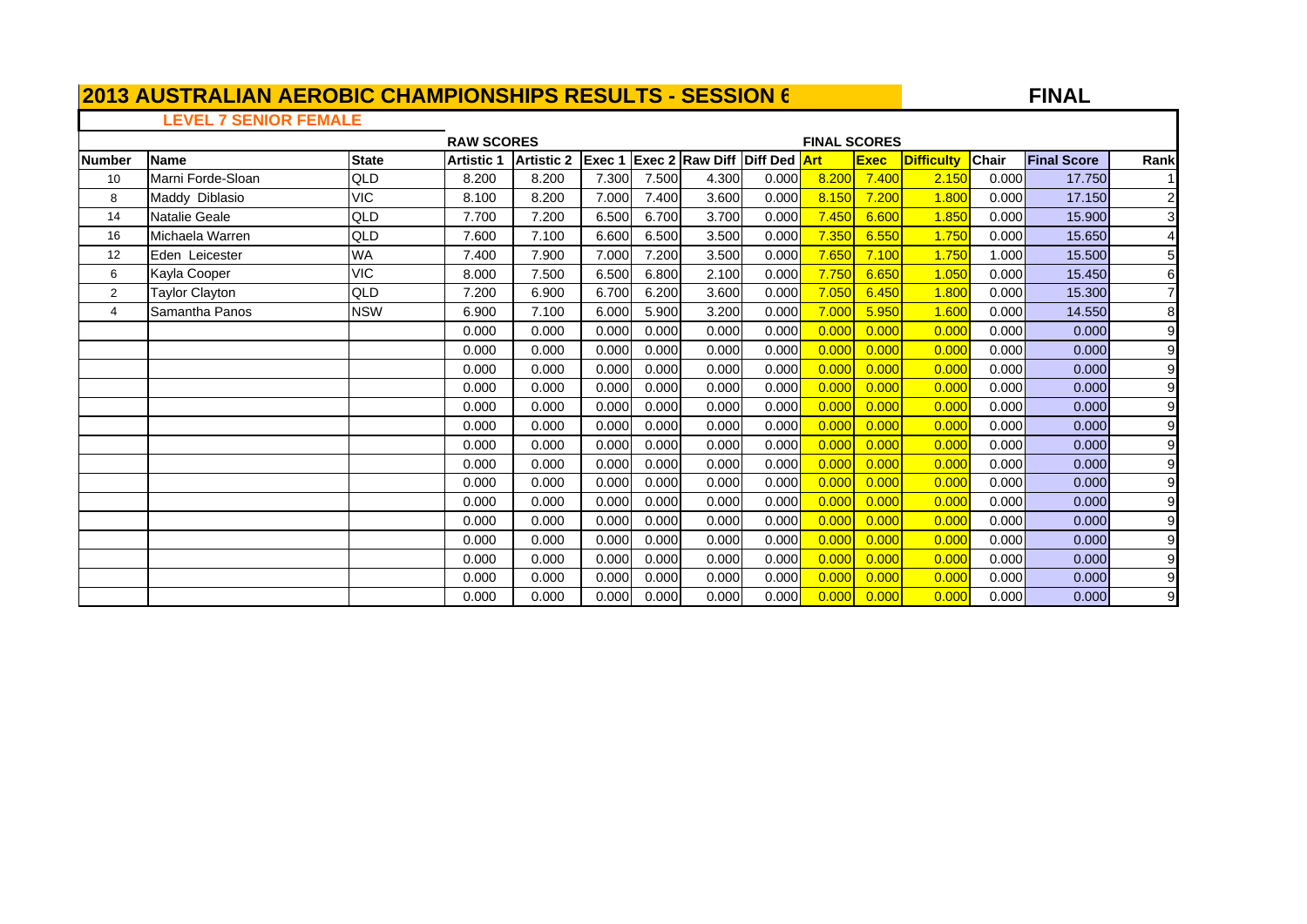**FINA L**

#### **LEVEL 7 ADULT MALE**

|               |                                |              | <b>RAW SCORES</b> |                   |        |       |                                     |       | <b>FINAL SCORES</b> |             |            |              |                    |                |
|---------------|--------------------------------|--------------|-------------------|-------------------|--------|-------|-------------------------------------|-------|---------------------|-------------|------------|--------------|--------------------|----------------|
| <b>Number</b> | Name                           | <b>State</b> | <b>Artistic 1</b> | <b>Artistic 2</b> | Exec 1 |       | <b>Exec 2 Raw Diff Diff Ded Art</b> |       |                     | <b>Exec</b> | Difficulty | <b>Chair</b> | <b>Final Score</b> | Rank           |
| 18            | <b>Tyson Martin-Durrington</b> | <b>NSW</b>   | 6.500             | 6.800             | 5.900  | 5.500 | 3.500                               | 0.000 | 6.650               | 5.700       | 1.750      | 0.000        | 14.100             |                |
|               |                                |              | 0.000             | 0.000             | 0.000  | 0.000 | 0.000                               | 0.000 | 0.000               | 0.000       | 0.000      | 0.000        | 0.000              |                |
|               |                                |              | 0.000             | 0.000             | 0.000  | 0.000 | 0.000                               | 0.000 | 0.000               | 0.000       | 0.000      | 0.000        | 0.000              |                |
|               |                                |              | 0.000             | 0.000             | 0.000  | 0.000 | 0.000                               | 0.000 | 0.000               | 0.000       | 0.000      | 0.000        | 0.000              |                |
|               |                                |              | 0.000             | 0.000             | 0.000  | 0.000 | 0.000                               | 0.000 | 0.000               | 0.000       | 0.000      | 0.000        | 0.000              | $\overline{2}$ |
|               |                                |              | 0.000             | 0.000             | 0.000  | 0.000 | 0.000                               | 0.000 | 0.000               | 0.000       | 0.000      | 0.000        | 0.000              |                |
|               |                                |              | 0.000             | 0.000             | 0.000  | 0.000 | 0.000                               | 0.000 | 0.000               | 0.000       | 0.000      | 0.000        | 0.000              | $\overline{2}$ |
|               |                                |              | 0.000             | 0.000             | 0.000  | 0.000 | 0.000                               | 0.000 | 0.000               | 0.000       | 0.000      | 0.000        | 0.000              |                |
|               |                                |              | 0.000             | 0.000             | 0.000  | 0.000 | 0.000                               | 0.000 | 0.000               | 0.000       | 0.000      | 0.000        | 0.000              | $\overline{2}$ |
|               |                                |              | 0.000             | 0.000             | 0.000  | 0.000 | 0.000                               | 0.000 | 0.000               | 0.000       | 0.000      | 0.000        | 0.000              |                |
|               |                                |              | 0.000             | 0.000             | 0.000  | 0.000 | 0.000                               | 0.000 | 0.000               | 0.000       | 0.000      | 0.000        | 0.000              |                |
|               |                                |              | 0.000             | 0.000             | 0.000  | 0.000 | 0.000                               | 0.000 | 0.000               | 0.000       | 0.000      | 0.000        | 0.000              |                |
|               |                                |              | 0.000             | 0.000             | 0.000  | 0.000 | 0.000                               | 0.000 | 0.000               | 0.000       | 0.000      | 0.000        | 0.000              | $\overline{a}$ |
|               |                                |              | 0.000             | 0.000             | 0.000  | 0.000 | 0.000                               | 0.000 | 0.000               | 0.000       | 0.000      | 0.000        | 0.000              | $\overline{c}$ |
|               |                                |              | 0.000             | 0.000             | 0.000  | 0.000 | 0.000                               | 0.000 | 0.000               | 0.000       | 0.000      | 0.000        | 0.000              | $\overline{2}$ |
|               |                                |              | 0.000             | 0.000             | 0.000  | 0.000 | 0.000                               | 0.000 | 0.000               | 0.000       | 0.000      | 0.000        | 0.000              | $\overline{2}$ |
|               |                                |              | 0.000             | 0.000             | 0.000  | 0.000 | 0.000                               | 0.000 | 0.000               | 0.000       | 0.000      | 0.000        | 0.000              | $\overline{2}$ |
|               |                                |              | 0.000             | 0.000             | 0.000  | 0.000 | 0.000                               | 0.000 | 0.000               | 0.000       | 0.000      | 0.000        | 0.000              | 2              |
|               |                                |              | 0.000             | 0.000             | 0.000  | 0.000 | 0.000                               | 0.000 | 0.000               | 0.000       | 0.000      | 0.000        | 0.000              | $\overline{2}$ |
|               |                                |              | 0.000             | 0.000             | 0.000  | 0.000 | 0.000                               | 0.000 | 0.000               | 0.000       | 0.000      | 0.000        | 0.000              |                |
|               |                                |              | 0.000             | 0.000             | 0.000  | 0.000 | 0.000                               | 0.000 | 0.000               | 0.000       | 0.000      | 0.000        | 0.000              |                |
|               |                                |              | 0.000             | 0.000             | 0.000  | 0.000 | 0.000                               | 0.000 | 0.000               | 0.000       | 0.000      | 0.000        | 0.000              | $\overline{a}$ |
|               |                                |              | 0.000             | 0.000             | 0.000  | 0.000 | 0.000                               | 0.000 | $\vert 0.000 \vert$ | 0.000       | 0.000      | 0.000        | 0.000              | $\overline{2}$ |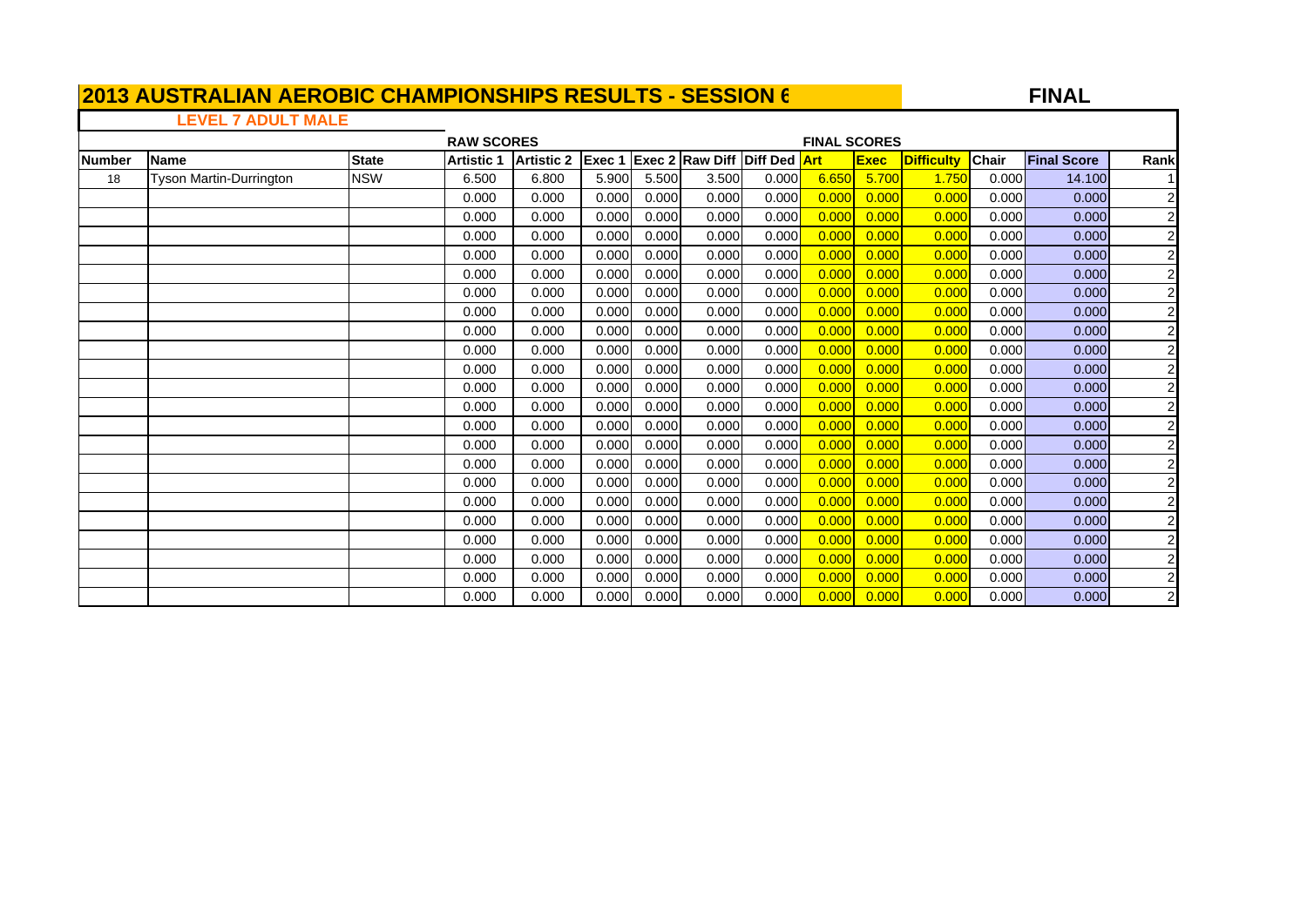**FINA L**

# **LEVEL 6 INTERMEDIATE FEMALE**

|               |                         |              | <b>RAW SCORES</b> |                   |        |       |                                     |       | <b>FINAL SCORES</b> |             |                   |              |                    |                |
|---------------|-------------------------|--------------|-------------------|-------------------|--------|-------|-------------------------------------|-------|---------------------|-------------|-------------------|--------------|--------------------|----------------|
| <b>Number</b> | <b>Name</b>             | <b>State</b> | <b>Artistic 1</b> | <b>Artistic 2</b> | Exec 1 |       | <b>Exec 2 Raw Diff Diff Ded Art</b> |       |                     | <b>Exec</b> | <b>Difficulty</b> | <b>Chair</b> | <b>Final Score</b> | Rank           |
| 23            | Kirra Beacom            | VIC          | 7.400             | 7.800             | 7.000  | 7.200 | 2.600                               | 0.000 | 7.600               | 7.100       | 1.300             | 0.000        | 16.000             |                |
| 25            | <b>Jasmine Williams</b> | QLD          | 7.300             | 7.800             | 6.800  | 6.700 | 3.400                               | 0.000 | 7.550               | 6.750       | 1.700             | 0.000        | 16,000             | $\overline{2}$ |
| 19            | Natalie Cartwright      | <b>VIC</b>   | 7.200             | 7.600             | 6.500  | 6.700 | 2.600                               | 0.000 | 7.400               | 6.600       | 1.300             | 0.000        | 15.300             | 3 <sub>l</sub> |
| 29            | Ashleigh Elvin          | QLD          | 7.400             | 7.800             | 6.000  | 6.100 | 3.200                               | 0.000 | 7.600               | 6.050       | 1.600             | 0.000        | 15.250             |                |
| 27            | <b>Grace Mitchell</b>   | QLD          | 7.400             | 7.600             | 6.600  | 6.500 | 2.200                               | 0.000 | 7.500               | 6.550       | 1.100             | 0.000        | 15.150             |                |
| 17            | <b>Riley Mcintosh</b>   | QLD          | 6.800             | 7.300             | 6.100  | 5.800 | 2.300                               | 0.000 | 7.050               | 5.950       | 1.150             | 0.000        | 14.150             | 6              |
| 21            | Kate Gibson             | NZ           | 7.200             | 7.600             | 5.500  | 5.700 | 2.100                               | 0.000 | 7.400               | 5.600       | 1.050             | 0.000        | 14.050             | NR7            |
|               |                         |              | 0.000             | 0.000             | 0.000  | 0.000 | 0.000                               | 0.000 | 0.000               | 0.000       | 0.000             | 0.000        | 0.000              | 8              |
|               |                         |              | 0.000             | 0.000             | 0.000  | 0.000 | 0.000                               | 0.000 | 0.000               | 0.000       | 0.000             | 0.000        | 0.000              | 8              |
|               |                         |              | 0.000             | 0.000             | 0.000  | 0.000 | 0.000                               | 0.000 | 0.000               | 0.000       | 0.000             | 0.000        | 0.000              | 8              |
|               |                         |              | 0.000             | 0.000             | 0.000  | 0.000 | 0.000                               | 0.000 | 0.000               | 0.000       | 0.000             | 0.000        | 0.000              | 8              |
|               |                         |              | 0.000             | 0.000             | 0.000  | 0.000 | 0.000                               | 0.000 | 0.000               | 0.000       | 0.000             | 0.000        | 0.000              | 8              |
|               |                         |              | 0.000             | 0.000             | 0.000  | 0.000 | 0.000                               | 0.000 | 0.000               | 0.000       | 0.000             | 0.000        | 0.000              | 8              |
|               |                         |              | 0.000             | 0.000             | 0.000  | 0.000 | 0.000                               | 0.000 | 0.000               | 0.000       | 0.000             | 0.000        | 0.000              | 8              |
|               |                         |              | 0.000             | 0.000             | 0.000  | 0.000 | 0.000                               | 0.000 | 0.000               | 0.000       | 0.000             | 0.000        | 0.000              | 8              |
|               |                         |              | 0.000             | 0.000             | 0.000  | 0.000 | 0.000                               | 0.000 | 0.000               | 0.000       | 0.000             | 0.000        | 0.000              | 8              |
|               |                         |              | 0.000             | 0.000             | 0.000  | 0.000 | 0.000                               | 0.000 | 0.000               | 0.000       | 0.000             | 0.000        | 0.000              | 8              |
|               |                         |              | 0.000             | 0.000             | 0.000  | 0.000 | 0.000                               | 0.000 | 0.000               | 0.000       | 0.000             | 0.000        | 0.000              | 8              |
|               |                         |              | 0.000             | 0.000             | 0.000  | 0.000 | 0.000                               | 0.000 | 0.000               | 0.000       | 0.000             | 0.000        | 0.000              | 8              |
|               |                         |              | 0.000             | 0.000             | 0.000  | 0.000 | 0.000                               | 0.000 | 0.000               | 0.000       | 0.000             | 0.000        | 0.000              | 8              |
|               |                         |              | 0.000             | 0.000             | 0.000  | 0.000 | 0.000                               | 0.000 | 0.000               | 0.000       | 0.000             | 0.000        | 0.000              | 8              |
|               |                         |              | 0.000             | 0.000             | 0.000  | 0.000 | 0.000                               | 0.000 | 0.000               | 0.000       | 0.000             | 0.000        | 0.000              | 8              |
|               |                         |              | 0.000             | 0.000             | 0.000  | 0.000 | 0.000                               | 0.000 | 0.000               | 0.000       | 0.000             | 0.000        | 0.000              | 8              |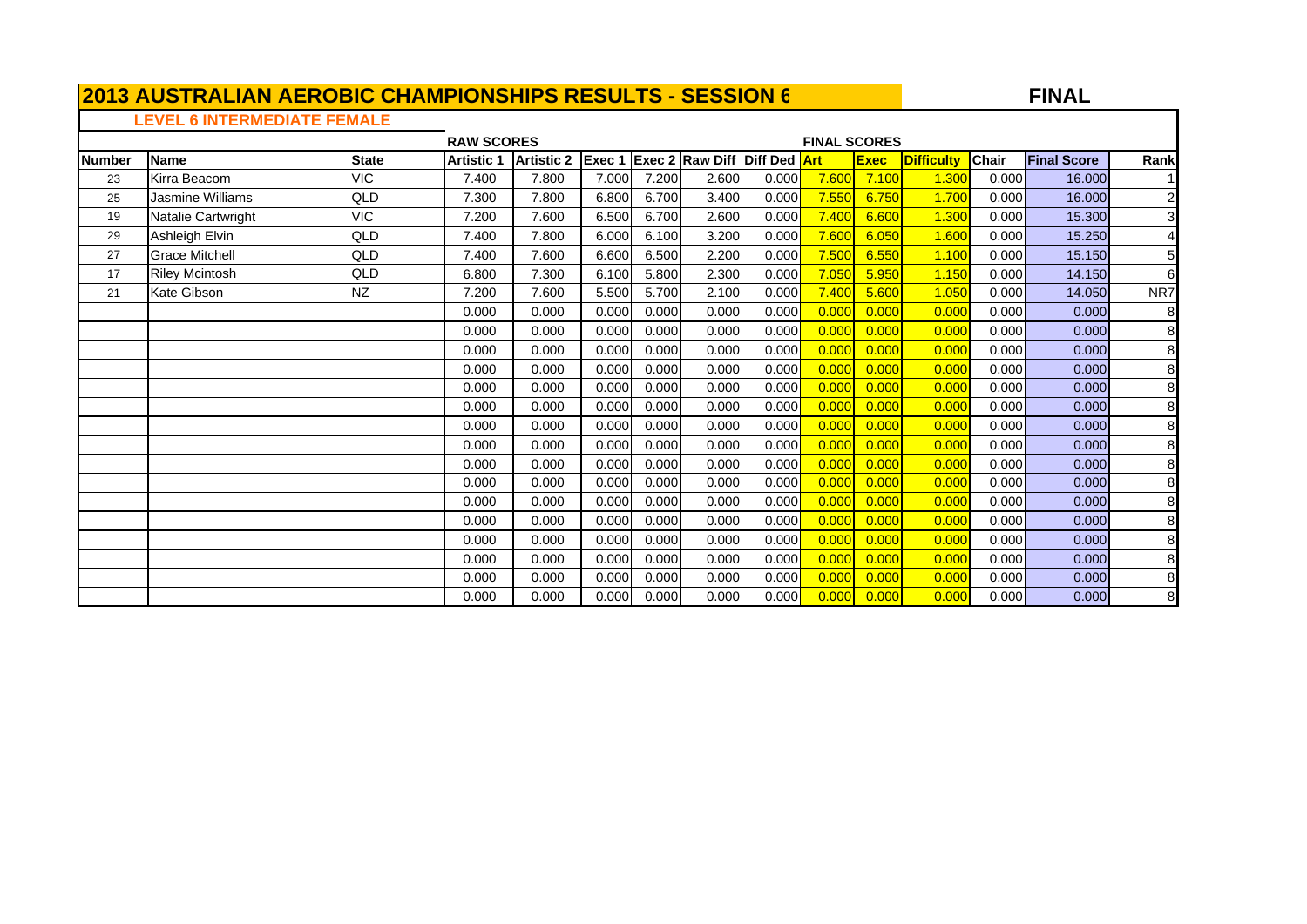**FINA L**

# **LEVEL 7 INTERMEDIATE FEMALE**

 $\Gamma$ 

|        |                      |              | <b>RAW SCORES</b> |                   |       |       |                                            |       | <b>FINAL SCORES</b> |             |                   |              |                    |                |
|--------|----------------------|--------------|-------------------|-------------------|-------|-------|--------------------------------------------|-------|---------------------|-------------|-------------------|--------------|--------------------|----------------|
| Number | <b>Name</b>          | <b>State</b> | <b>Artistic 1</b> | <b>Artistic 2</b> |       |       | <b>Exec 1 Exec 2 Raw Diff Diff Ded Art</b> |       |                     | <b>Exec</b> | <b>Difficulty</b> | <b>Chair</b> | <b>Final Score</b> | Rank           |
| 30     | Olivia Feaver        | <b>VIC</b>   | 8.400             | 8.400             | 7.500 | 7.600 | 3.200                                      | 0.000 | 8.400               | 7.550       | 1.600             | 0.000        | 17.550             |                |
| 28     | <b>Kirsty Till</b>   | QLD          | 8.100             | 7.600             | 6.500 | 6.500 | 4.400                                      | 0.000 | 7.850               | 6.500       | 2.200             | 0.000        | 16.550             | $\overline{c}$ |
| 26     | Montana Zillfleisch  | QLD          | 8.200             | 8.100             | 6.500 | 6.700 | 3.400                                      | 0.000 | 8.150               | 6.600       | 1.700             | 0.000        | 16.450             | 3 <sub>l</sub> |
| 22     | Soraya Le Marshall   | QLD          | 7.300             | 7.700             | 6.500 | 6.500 | 3.600                                      | 0.000 | 7.500               | 6.500       | 1.800             | 0.000        | 15.800             |                |
| 20     | <b>Madison Green</b> | QLD          | 7.000             | 7.200             | 6.800 | 6.400 | 4.000                                      | 0.000 | 7.100               | 6.600       | 2.000             | 0.000        | 15.700             | 5              |
| 24     | Aimee Green          | QLD          | 8.000             | 7.500             | 6.200 | 6.700 | 3.000                                      | 0.000 | 7.750               | 6.450       | 1.500             | 0.000        | 15.700             | 6              |
|        |                      |              | 0.000             | 0.000             | 0.000 | 0.000 | 0.000                                      | 0.000 | 0.000               | 0.000       | 0.000             | 0.000        | 0.000              |                |
|        |                      |              | 0.000             | 0.000             | 0.000 | 0.000 | 0.000                                      | 0.000 | 0.000               | 0.000       | 0.000             | 0.000        | 0.000              |                |
|        |                      |              | 0.000             | 0.000             | 0.000 | 0.000 | 0.000                                      | 0.000 | 0.000               | 0.000       | 0.000             | 0.000        | 0.000              |                |
|        |                      |              | 0.000             | 0.000             | 0.000 | 0.000 | 0.000                                      | 0.000 | 0.000               | 0.000       | 0.000             | 0.000        | 0.000              |                |
|        |                      |              | 0.000             | 0.000             | 0.000 | 0.000 | 0.000                                      | 0.000 | 0.000               | 0.000       | 0.000             | 0.000        | 0.000              |                |
|        |                      |              | 0.000             | 0.000             | 0.000 | 0.000 | 0.000                                      | 0.000 | 0.000               | 0.000       | 0.000             | 0.000        | 0.000              |                |
|        |                      |              | 0.000             | 0.000             | 0.000 | 0.000 | 0.000                                      | 0.000 | 0.000               | 0.000       | 0.000             | 0.000        | 0.000              |                |
|        |                      |              | 0.000             | 0.000             | 0.000 | 0.000 | 0.000                                      | 0.000 | 0.000               | 0.000       | 0.000             | 0.000        | 0.000              |                |
|        |                      |              | 0.000             | 0.000             | 0.000 | 0.000 | 0.000                                      | 0.000 | 0.000               | 0.000       | 0.000             | 0.000        | 0.000              |                |
|        |                      |              | 0.000             | 0.000             | 0.000 | 0.000 | 0.000                                      | 0.000 | 0.000               | 0.000       | 0.000             | 0.000        | 0.000              |                |
|        |                      |              | 0.000             | 0.000             | 0.000 | 0.000 | 0.000                                      | 0.000 | 0.000               | 0.000       | 0.000             | 0.000        | 0.000              |                |
|        |                      |              | 0.000             | 0.000             | 0.000 | 0.000 | 0.000                                      | 0.000 | 0.000               | 0.000       | 0.000             | 0.000        | 0.000              |                |
|        |                      |              | 0.000             | 0.000             | 0.000 | 0.000 | 0.000                                      | 0.000 | 0.000               | 0.000       | 0.000             | 0.000        | 0.000              |                |
|        |                      |              | 0.000             | 0.000             | 0.000 | 0.000 | 0.000                                      | 0.000 | 0.000               | 0.000       | 0.000             | 0.000        | 0.000              |                |
|        |                      |              | 0.000             | 0.000             | 0.000 | 0.000 | 0.000                                      | 0.000 | 0.000               | 0.000       | 0.000             | 0.000        | 0.000              |                |
|        |                      |              | 0.000             | 0.000             | 0.000 | 0.000 | 0.000                                      | 0.000 | 0.000               | 0.000       | 0.000             | 0.000        | 0.000              |                |
|        |                      |              | 0.000             | 0.000             | 0.000 | 0.000 | 0.000                                      | 0.000 | 0.000               | 0.000       | 0.000             | 0.000        | 0.000              |                |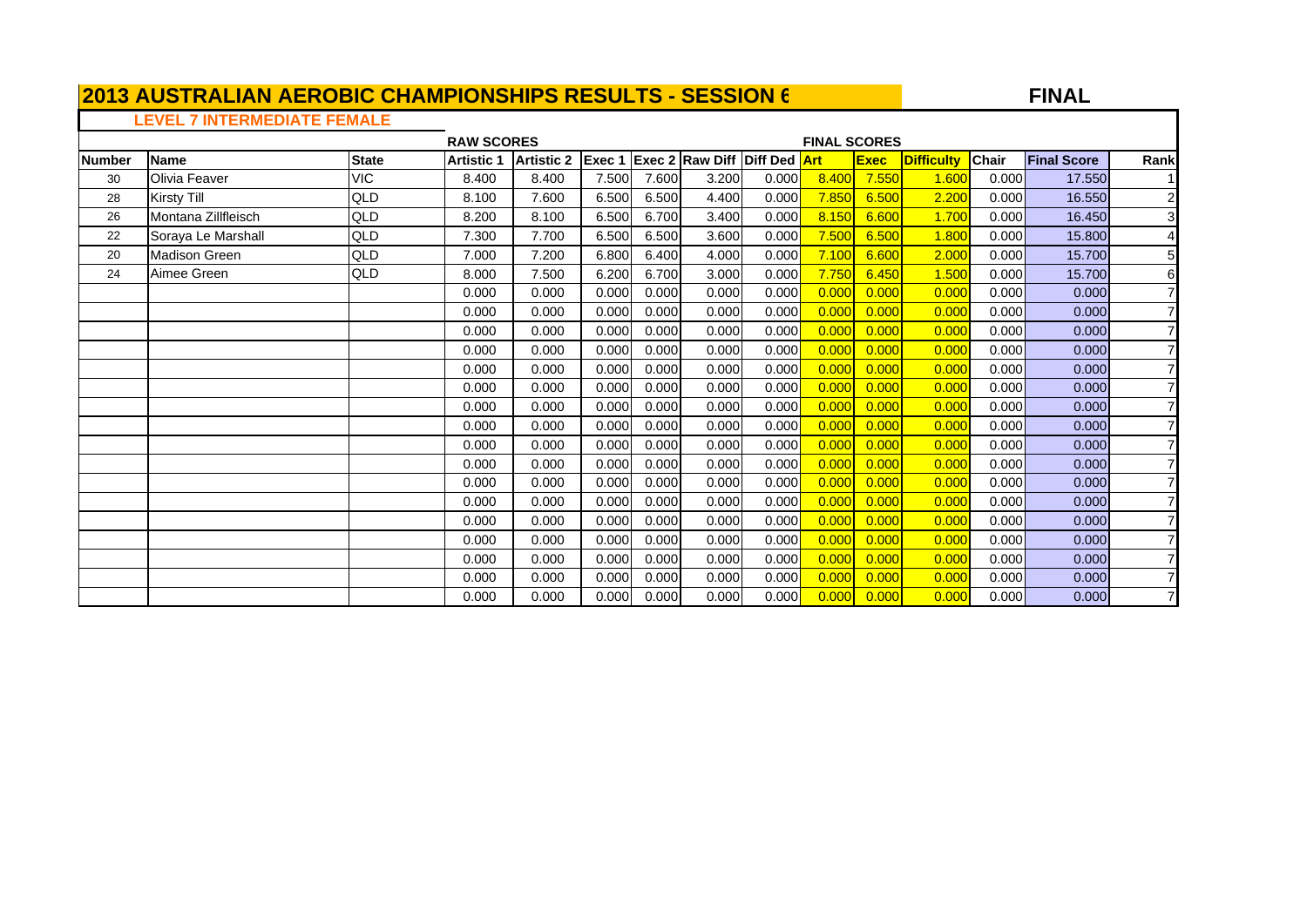**FINA L**

#### **LEVEL 6 JUNIOR FEMALE**

|        |                       |              | <b>RAW SCORES</b> |                   |        |       |                                     |       | <b>FINAL SCORES</b> |             |                   |              |                    |                |
|--------|-----------------------|--------------|-------------------|-------------------|--------|-------|-------------------------------------|-------|---------------------|-------------|-------------------|--------------|--------------------|----------------|
| Number | <b>Name</b>           | <b>State</b> | <b>Artistic 1</b> | <b>Artistic 2</b> | Exec 1 |       | <b>Exec 2 Raw Diff Diff Ded Art</b> |       |                     | <b>Exec</b> | <b>Difficulty</b> | <b>Chair</b> | <b>Final Score</b> | Rank           |
| 39     | Annalea Prespakis     | <b>VIC</b>   | 7.800             | 8.000             | 7.200  | 7.400 | 3.200                               | 0.000 | 7.900               | 7.300       | 1.600             | 0.000        | 16.800             |                |
| 37     | Macy Barnshaw         | QLD          | 7.800             | 7.900             | 7.000  | 6.700 | 3.300                               | 0.000 | 7.850               | 6.850       | 1.650             | 0.000        | 16.350             | $\overline{c}$ |
| 33     | <b>Molly Miles</b>    | QLD          | 7.200             | 7.500             | 6.800  | 6.500 | 2.500                               | 0.000 | 7.350               | 6.650       | 1.250             | 0.000        | 15.250             | 3              |
| 35     | Jackie Shroff         | QLD          | 7.600             | 7.300             | 6.400  | 6.100 | 3.100                               | 0.000 | 7.450               | 6.250       | 1.550             | 0.000        | 15.250             |                |
| 41     | Nicki Bunker          | QLD          | 7.300             | 7.200             | 6.600  | 6.300 | 3.000                               | 0.000 | 7.250               | 6.450       | 1.500             | 0.000        | 15.200             | 5              |
| 43     | Tayla Sleaford        | QLD          | 7.600             | 7.600             | 5.800  | 6.000 | 2.300                               | 0.000 | 7.600               | 5.900       | 1.150             | 0.000        | 14.650             | 6              |
| 31     | <b>Taylah Bradley</b> | QLD          | 7.300             | 7.800             | 5.800  | 5.800 | 2.100                               | 0.000 | 7.550               | 5.800       | 1.050             | 0.000        | 14.400             |                |
|        |                       |              | 0.000             | 0.000             | 0.000  | 0.000 | 0.000                               | 0.000 | 0.000               | 0.000       | 0.000             | 0.000        | 0.000              | 8              |
|        |                       |              | 0.000             | 0.000             | 0.000  | 0.000 | 0.000                               | 0.000 | 0.000               | 0.000       | 0.000             | 0.000        | 0.000              | 8              |
|        |                       |              | 0.000             | 0.000             | 0.000  | 0.000 | 0.000                               | 0.000 | 0.000               | 0.000       | 0.000             | 0.000        | 0.000              | 8              |
|        |                       |              | 0.000             | 0.000             | 0.000  | 0.000 | 0.000                               | 0.000 | 0.000               | 0.000       | 0.000             | 0.000        | 0.000              | 8              |
|        |                       |              | 0.000             | 0.000             | 0.000  | 0.000 | 0.000                               | 0.000 | 0.000               | 0.000       | 0.000             | 0.000        | 0.000              | 8              |
|        |                       |              | 0.000             | 0.000             | 0.000  | 0.000 | 0.000                               | 0.000 | 0.000               | 0.000       | 0.000             | 0.000        | 0.000              | 8              |
|        |                       |              | 0.000             | 0.000             | 0.000  | 0.000 | 0.000                               | 0.000 | 0.000               | 0.000       | 0.000             | 0.000        | 0.000              | 8              |
|        |                       |              | 0.000             | 0.000             | 0.000  | 0.000 | 0.000                               | 0.000 | 0.000               | 0.000       | 0.000             | 0.000        | 0.000              | 8              |
|        |                       |              | 0.000             | 0.000             | 0.000  | 0.000 | 0.000                               | 0.000 | 0.000               | 0.000       | 0.000             | 0.000        | 0.000              | 8              |
|        |                       |              | 0.000             | 0.000             | 0.000  | 0.000 | 0.000                               | 0.000 | 0.000               | 0.000       | 0.000             | 0.000        | 0.000              | 8              |
|        |                       |              | 0.000             | 0.000             | 0.000  | 0.000 | 0.000                               | 0.000 | 0.000               | 0.000       | 0.000             | 0.000        | 0.000              | 8              |
|        |                       |              | 0.000             | 0.000             | 0.000  | 0.000 | 0.000                               | 0.000 | 0.000               | 0.000       | 0.000             | 0.000        | 0.000              | 8              |
|        |                       |              | 0.000             | 0.000             | 0.000  | 0.000 | 0.000                               | 0.000 | 0.000               | 0.000       | 0.000             | 0.000        | 0.000              | 8              |
|        |                       |              | 0.000             | 0.000             | 0.000  | 0.000 | 0.000                               | 0.000 | 0.000               | 0.000       | 0.000             | 0.000        | 0.000              | 8              |
|        |                       |              | 0.000             | 0.000             | 0.000  | 0.000 | 0.000                               | 0.000 | 0.000               | 0.000       | 0.000             | 0.000        | 0.000              | 8              |
|        |                       |              | 0.000             | 0.000             | 0.000  | 0.000 | 0.000                               | 0.000 | 0.000               | 0.000       | 0.000             | 0.000        | 0.000              | 8              |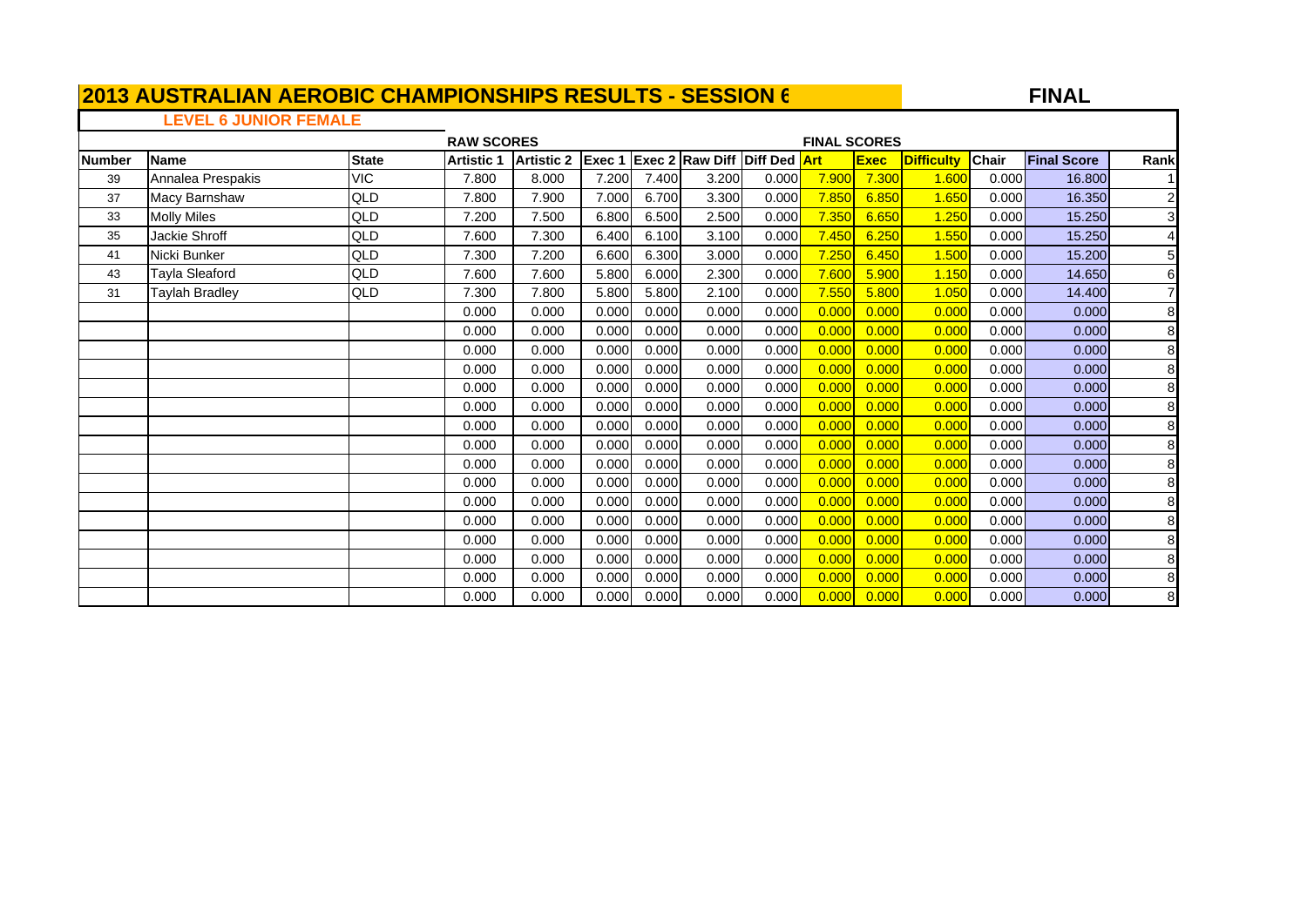**FINA L**

# **LEVEL 7 INTERMEDIATE MALE**

|               |                 |              | <b>RAW SCORES</b> |                   |        |       |                                     |       | <b>FINAL SCORES</b> |             |                   |              |                    |                |
|---------------|-----------------|--------------|-------------------|-------------------|--------|-------|-------------------------------------|-------|---------------------|-------------|-------------------|--------------|--------------------|----------------|
| <b>Number</b> | Name            | <b>State</b> | <b>Artistic 1</b> | <b>Artistic 2</b> | Exec 1 |       | <b>Exec 2 Raw Diff Diff Ded Art</b> |       |                     | <b>Exec</b> | <b>Difficulty</b> | <b>Chair</b> | <b>Final Score</b> | Rank           |
| 32            | Demyan Kostylev | <b>WA</b>    | 7.200             | 6.800             | 6.300  | 6.600 | 3.100                               | 0.000 | 7.000               | 6.450       | 1.550             | 0.000        | 15,000             |                |
|               |                 |              | 0.000             | 0.000             | 0.000  | 0.000 | 0.000                               | 0.000 | 0.000               | 0.000       | 0.000             | 0.000        | 0.000              | $\overline{2}$ |
|               |                 |              | 0.000             | 0.000             | 0.000  | 0.000 | 0.000                               | 0.000 | 0.000               | 0.000       | 0.000             | 0.000        | 0.000              | $\overline{2}$ |
|               |                 |              | 0.000             | 0.000             | 0.000  | 0.000 | 0.000                               | 0.000 | 0.000               | 0.000       | 0.000             | 0.000        | 0.000              | $\overline{2}$ |
|               |                 |              | 0.000             | 0.000             | 0.000  | 0.000 | 0.000                               | 0.000 | 0.000               | 0.000       | 0.000             | 0.000        | 0.000              | $\overline{2}$ |
|               |                 |              | 0.000             | 0.000             | 0.000  | 0.000 | 0.000                               | 0.000 | 0.000               | 0.000       | 0.000             | 0.000        | 0.000              | $\overline{2}$ |
|               |                 |              | 0.000             | 0.000             | 0.000  | 0.000 | 0.000                               | 0.000 | 0.000               | 0.000       | 0.000             | 0.000        | 0.000              | $\overline{2}$ |
|               |                 |              | 0.000             | 0.000             | 0.000  | 0.000 | 0.000                               | 0.000 | 0.000               | 0.000       | 0.000             | 0.000        | 0.000              | $\overline{2}$ |
|               |                 |              | 0.000             | 0.000             | 0.000  | 0.000 | 0.000                               | 0.000 | 0.000               | 0.000       | 0.000             | 0.000        | 0.000              | 2              |
|               |                 |              | 0.000             | 0.000             | 0.000  | 0.000 | 0.000                               | 0.000 | 0.000               | 0.000       | 0.000             | 0.000        | 0.000              |                |
|               |                 |              | 0.000             | 0.000             | 0.000  | 0.000 | 0.000                               | 0.000 | 0.000               | 0.000       | 0.000             | 0.000        | 0.000              | $\overline{2}$ |
|               |                 |              | 0.000             | 0.000             | 0.000  | 0.000 | 0.000                               | 0.000 | 0.000               | 0.000       | 0.000             | 0.000        | 0.000              |                |
|               |                 |              | 0.000             | 0.000             | 0.000  | 0.000 | 0.000                               | 0.000 | 0.000               | 0.000       | 0.000             | 0.000        | 0.000              |                |
|               |                 |              | 0.000             | 0.000             | 0.000  | 0.000 | 0.000                               | 0.000 | 0.000               | 0.000       | 0.000             | 0.000        | 0.000              | $\overline{2}$ |
|               |                 |              | 0.000             | 0.000             | 0.000  | 0.000 | 0.000                               | 0.000 | 0.000               | 0.000       | 0.000             | 0.000        | 0.000              |                |
|               |                 |              | 0.000             | 0.000             | 0.000  | 0.000 | 0.000                               | 0.000 | 0.000               | 0.000       | 0.000             | 0.000        | 0.000              | $\overline{2}$ |
|               |                 |              | 0.000             | 0.000             | 0.000  | 0.000 | 0.000                               | 0.000 | 0.000               | 0.000       | 0.000             | 0.000        | 0.000              | $\overline{2}$ |
|               |                 |              | 0.000             | 0.000             | 0.000  | 0.000 | 0.000                               | 0.000 | 0.000               | 0.000       | 0.000             | 0.000        | 0.000              | $\overline{2}$ |
|               |                 |              | 0.000             | 0.000             | 0.000  | 0.000 | 0.000                               | 0.000 | 0.000               | 0.000       | 0.000             | 0.000        | 0.000              | $\overline{2}$ |
|               |                 |              | 0.000             | 0.000             | 0.000  | 0.000 | 0.000                               | 0.000 | 0.000               | 0.000       | 0.000             | 0.000        | 0.000              | $\overline{2}$ |
|               |                 |              | 0.000             | 0.000             | 0.000  | 0.000 | 0.000                               | 0.000 | 0.000               | 0.000       | 0.000             | 0.000        | 0.000              | $\overline{2}$ |
|               |                 |              | 0.000             | 0.000             | 0.000  | 0.000 | 0.000                               | 0.000 | 0.000               | 0.000       | 0.000             | 0.000        | 0.000              | $\overline{2}$ |
|               |                 |              | 0.000             | 0.000             | 0.000  | 0.000 | 0.000                               | 0.000 | 0.000               | 0.000       | 0.000             | 0.000        | 0.000              | $\overline{a}$ |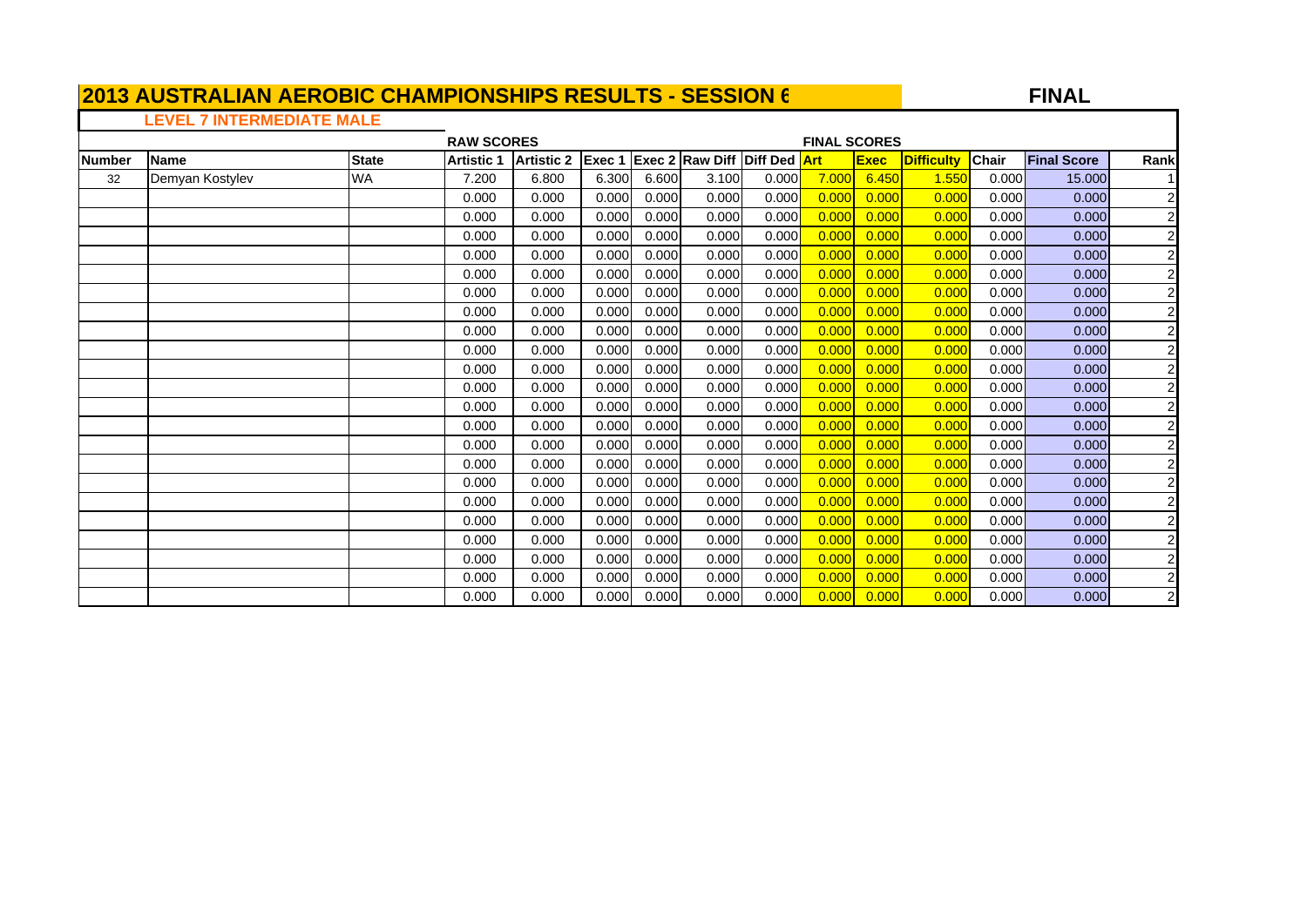**FINA L**

#### **LEVEL 7 JUNIOR FEMALE** $\overline{a}$

|               |                         |              | <b>RAW SCORES</b> |                   |        |       |                                     |       | <b>FINAL SCORES</b> |             |                   |              |                    |                 |
|---------------|-------------------------|--------------|-------------------|-------------------|--------|-------|-------------------------------------|-------|---------------------|-------------|-------------------|--------------|--------------------|-----------------|
| <b>Number</b> | <b>Name</b>             | <b>State</b> | <b>Artistic 1</b> | <b>Artistic 2</b> | Exec 1 |       | <b>Exec 2 Raw Diff Diff Ded Art</b> |       |                     | <b>Exec</b> | <b>Difficulty</b> | <b>Chair</b> | <b>Final Score</b> | Rank            |
| 36A           | Aymee Sleaford          | QLD          | 7.900             | 8.200             | 6.700  | 6.500 | 2.700                               | 0.000 | 8.050               | 6.600       | 1.350             | 0.000        | 16,000             |                 |
| 36            | <b>Elizabeth Kidane</b> | <b>NSW</b>   | 7.400             | 7.800             | 6.800  | 6.600 | 3.000                               | 0.000 | 7.600               | 6.700       | 1.500             | 0.000        | 15.800             | $\overline{2}$  |
| 38            | Anna McKearny           | <b>NZL</b>   | 8.000             | 7.600             | 5.900  | 6.200 | 2.800                               | 0.000 | 7.800               | 6.050       | 1.400             | 0.000        | 15.250             | NR <sub>3</sub> |
| 34            | Kira Lemarshall         | QLD          | 7.000             | 7.400             | 5.800  | 5.700 | 2.400                               | 0.000 | 7.200               | 5.750       | 1.200             | 0.000        | 14.150             | 3               |
|               |                         |              | 0.000             | 0.000             | 0.000  | 0.000 | 0.000                               | 0.000 | 0.000               | 0.000       | 0.000             | 0.000        | 0.000              | 5               |
|               |                         |              | 0.000             | 0.000             | 0.000  | 0.000 | 0.000                               | 0.000 | 0.000               | 0.000       | 0.000             | 0.000        | 0.000              | 5               |
|               |                         |              | 0.000             | 0.000             | 0.000  | 0.000 | 0.000                               | 0.000 | 0.000               | 0.000       | 0.000             | 0.000        | 0.000              | 5               |
|               |                         |              | 0.000             | 0.000             | 0.000  | 0.000 | 0.000                               | 0.000 | 0.000               | 0.000       | 0.000             | 0.000        | 0.000              | 5               |
|               |                         |              | 0.000             | 0.000             | 0.000  | 0.000 | 0.000                               | 0.000 | 0.000               | 0.000       | 0.000             | 0.000        | 0.000              | 5               |
|               |                         |              | 0.000             | 0.000             | 0.000  | 0.000 | 0.000                               | 0.000 | 0.000               | 0.000       | 0.000             | 0.000        | 0.000              | 5               |
|               |                         |              | 0.000             | 0.000             | 0.000  | 0.000 | 0.000                               | 0.000 | 0.000               | 0.000       | 0.000             | 0.000        | 0.000              | 5               |
|               |                         |              | 0.000             | 0.000             | 0.000  | 0.000 | 0.000                               | 0.000 | 0.000               | 0.000       | 0.000             | 0.000        | 0.000              | 5               |
|               |                         |              | 0.000             | 0.000             | 0.000  | 0.000 | 0.000                               | 0.000 | 0.000               | 0.000       | 0.000             | 0.000        | 0.000              | 5               |
|               |                         |              | 0.000             | 0.000             | 0.000  | 0.000 | 0.000                               | 0.000 | 0.000               | 0.000       | 0.000             | 0.000        | 0.000              | 5               |
|               |                         |              | 0.000             | 0.000             | 0.000  | 0.000 | 0.000                               | 0.000 | 0.000               | 0.000       | 0.000             | 0.000        | 0.000              | 5               |
|               |                         |              | 0.000             | 0.000             | 0.000  | 0.000 | 0.000                               | 0.000 | 0.000               | 0.000       | 0.000             | 0.000        | 0.000              | 5               |
|               |                         |              | 0.000             | 0.000             | 0.000  | 0.000 | 0.000                               | 0.000 | 0.000               | 0.000       | 0.000             | 0.000        | 0.000              | 5               |
|               |                         |              | 0.000             | 0.000             | 0.000  | 0.000 | 0.000                               | 0.000 | 0.000               | 0.000       | 0.000             | 0.000        | 0.000              | 5               |
|               |                         |              | 0.000             | 0.000             | 0.000  | 0.000 | 0.000                               | 0.000 | 0.000               | 0.000       | 0.000             | 0.000        | 0.000              | 5               |
|               |                         |              | 0.000             | 0.000             | 0.000  | 0.000 | 0.000                               | 0.000 | 0.000               | 0.000       | 0.000             | 0.000        | 0.000              | 5 <sup>1</sup>  |
|               |                         |              | 0.000             | 0.000             | 0.000  | 0.000 | 0.000                               | 0.000 | 0.000               | 0.000       | 0.000             | 0.000        | 0.000              | $5\overline{)}$ |
|               |                         |              | 0.000             | 0.000             | 0.000  | 0.000 | 0.000                               | 0.000 | 0.000               | 0.000       | 0.000             | 0.000        | 0.000              | $5\overline{)}$ |
|               |                         |              | 0.000             | 0.000             | 0.000  | 0.000 | 0.000                               | 0.000 | 0.000               | 0.000       | 0.000             | 0.000        | 0.000              | 5               |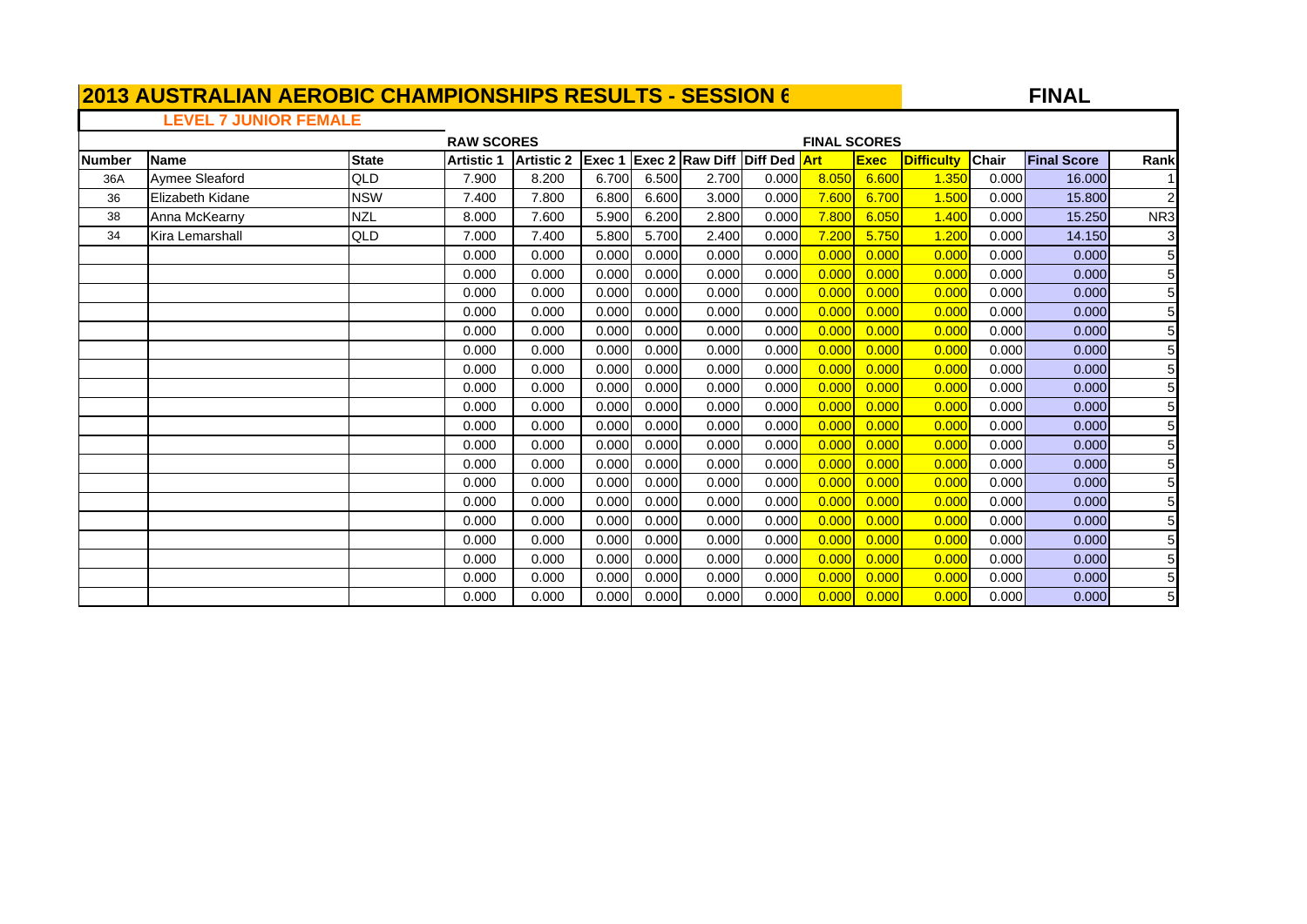**FINA L**

#### **LEVEL 7 ADULT FEMALE**

|               |                 |              | <b>RAW SCORES</b> |                   |        |       |                                     |       | <b>FINAL SCORES</b> |             |                   |              |                    |                 |
|---------------|-----------------|--------------|-------------------|-------------------|--------|-------|-------------------------------------|-------|---------------------|-------------|-------------------|--------------|--------------------|-----------------|
| <b>Number</b> | <b>Name</b>     | <b>State</b> | <b>Artistic 1</b> | <b>Artistic 2</b> | Exec 1 |       | <b>Exec 2 Raw Diff Diff Ded Art</b> |       |                     | <b>Exec</b> | <b>Difficulty</b> | <b>Chair</b> | <b>Final Score</b> | Rank            |
| 48            | Amy Behan       | QLD          | 8.600             | 8.600             | 8.100  | 8.200 | 3.900                               | 0.000 | 8.600               | 8.150       | 1.950             | 0.000        | 18.700             |                 |
| 44            | Nicola Pithers  | <b>NSW</b>   | 8.200             | 7.800             | 7.300  | 7.200 | 3.600                               | 0.000 | 8.000               | 7.250       | 1.800             | 0.000        | 17.050             | $\overline{2}$  |
| 42            | Melissa Plonski | <b>WA</b>    | 8.000             | 7.600             | 6.800  | 6.700 | 4.100                               | 0.000 | 7.800               | 6.750       | 2.050             | 0.000        | 16.600             | 3 <sub>l</sub>  |
| 46            | Vanessa Pink    | <b>WA</b>    | 7.500             | 7.900             | 6.300  | 6.500 | 2.900                               | 0.000 | 7.700               | 6.400       | 1.450             | 0.200        | 15.350             | 4               |
| 40            | Shinga McLeod   | <b>NZL</b>   | 7.200             | 7.400             | 6.400  | 6.400 | 2.200                               | 0.000 | 7.300               | 6.400       | 1.100             | 0.000        | 14.800             | NR <sub>5</sub> |
|               |                 |              | 0.000             | 0.000             | 0.000  | 0.000 | 0.000                               | 0.000 | 0.000               | 0.000       | 0.000             | 0.000        | 0.000              | 6               |
|               |                 |              | 0.000             | 0.000             | 0.000  | 0.000 | 0.000                               | 0.000 | 0.000               | 0.000       | 0.000             | 0.000        | 0.000              | 6               |
|               |                 |              | 0.000             | 0.000             | 0.000  | 0.000 | 0.000                               | 0.000 | 0.000               | 0.000       | 0.000             | 0.000        | 0.000              | 6               |
|               |                 |              | 0.000             | 0.000             | 0.000  | 0.000 | 0.000                               | 0.000 | 0.000               | 0.000       | 0.000             | 0.000        | 0.000              | 6               |
|               |                 |              | 0.000             | 0.000             | 0.000  | 0.000 | 0.000                               | 0.000 | 0.000               | 0.000       | 0.000             | 0.000        | 0.000              | 6               |
|               |                 |              | 0.000             | 0.000             | 0.000  | 0.000 | 0.000                               | 0.000 | 0.000               | 0.000       | 0.000             | 0.000        | 0.000              | 6               |
|               |                 |              | 0.000             | 0.000             | 0.000  | 0.000 | 0.000                               | 0.000 | 0.000               | 0.000       | 0.000             | 0.000        | 0.000              | 6               |
|               |                 |              | 0.000             | 0.000             | 0.000  | 0.000 | 0.000                               | 0.000 | 0.000               | 0.000       | 0.000             | 0.000        | 0.000              | 6               |
|               |                 |              | 0.000             | 0.000             | 0.000  | 0.000 | 0.000                               | 0.000 | 0.000               | 0.000       | 0.000             | 0.000        | 0.000              | 6               |
|               |                 |              | 0.000             | 0.000             | 0.000  | 0.000 | 0.000                               | 0.000 | 0.000               | 0.000       | 0.000             | 0.000        | 0.000              | 6               |
|               |                 |              | 0.000             | 0.000             | 0.000  | 0.000 | 0.000                               | 0.000 | 0.000               | 0.000       | 0.000             | 0.000        | 0.000              | 6               |
|               |                 |              | 0.000             | 0.000             | 0.000  | 0.000 | 0.000                               | 0.000 | 0.000               | 0.000       | 0.000             | 0.000        | 0.000              | 6               |
|               |                 |              | 0.000             | 0.000             | 0.000  | 0.000 | 0.000                               | 0.000 | 0.000               | 0.000       | 0.000             | 0.000        | 0.000              | 6               |
|               |                 |              | 0.000             | 0.000             | 0.000  | 0.000 | 0.000                               | 0.000 | 0.000               | 0.000       | 0.000             | 0.000        | 0.000              | 6               |
|               |                 |              | 0.000             | 0.000             | 0.000  | 0.000 | 0.000                               | 0.000 | 0.000               | 0.000       | 0.000             | 0.000        | 0.000              | 6               |
|               |                 |              | 0.000             | 0.000             | 0.000  | 0.000 | 0.000                               | 0.000 | 0.000               | 0.000       | 0.000             | 0.000        | 0.000              | 6               |
|               |                 |              | 0.000             | 0.000             | 0.000  | 0.000 | 0.000                               | 0.000 | 0.000               | 0.000       | 0.000             | 0.000        | 0.000              | 6               |
|               |                 |              | 0.000             | 0.000             | 0.000  | 0.000 | 0.000                               | 0.000 | 0.000               | 0.000       | 0.000             | 0.000        | 0.000              | 6               |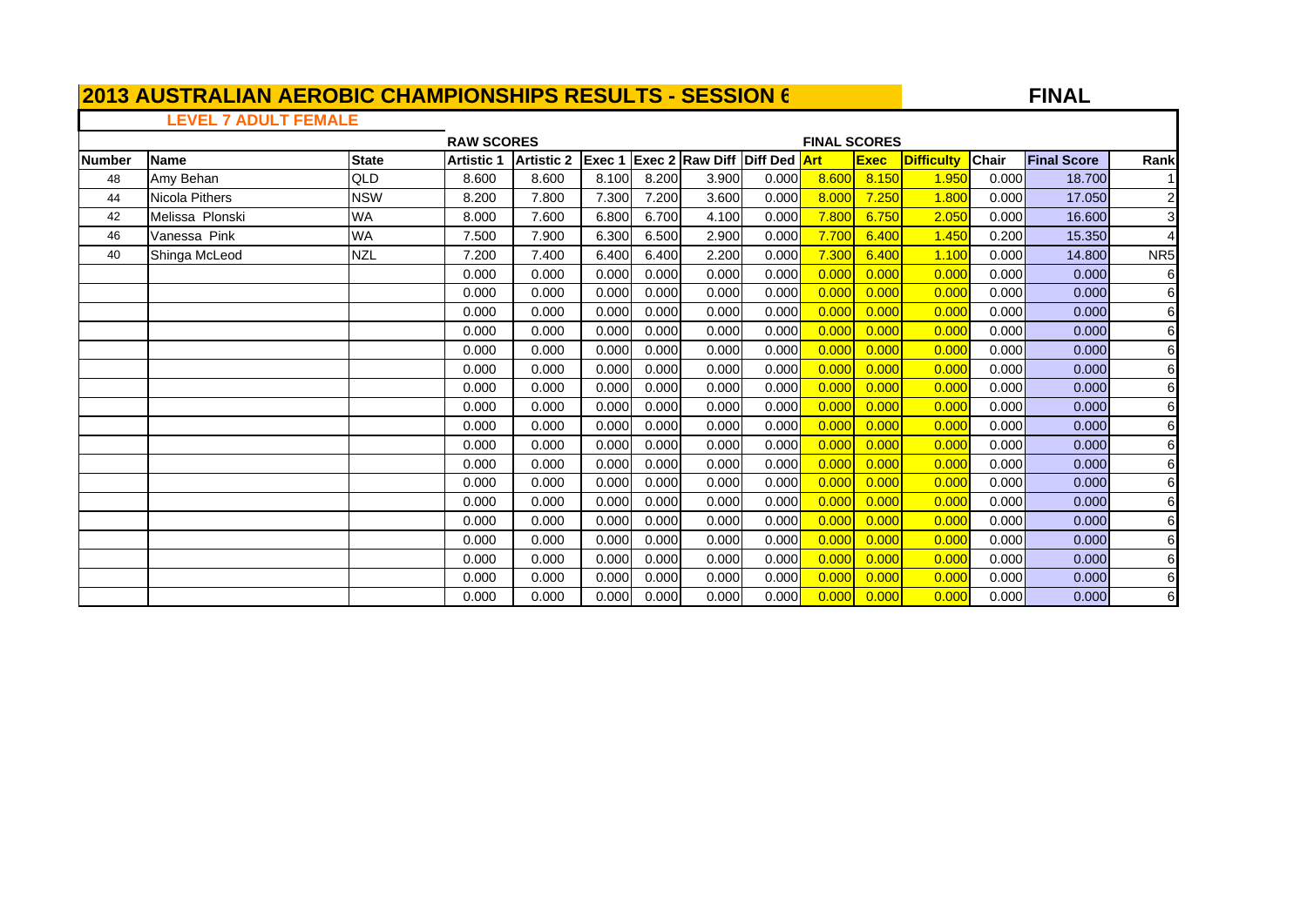**FINA L**

#### **LEVEL 6 ADULT FEMALE**

|                |                    |              | <b>RAW SCORES</b> |                   |       |       |                                     |       | <b>FINAL SCORES</b> |             |                   |              |                    |                |
|----------------|--------------------|--------------|-------------------|-------------------|-------|-------|-------------------------------------|-------|---------------------|-------------|-------------------|--------------|--------------------|----------------|
| <b>INumber</b> | <b>Name</b>        | <b>State</b> | <b>Artistic 1</b> | Artistic 2 Exec 1 |       |       | <b>Exec 2 Raw Diff Diff Ded Art</b> |       |                     | <b>Exec</b> | <b>Difficulty</b> | <b>Chair</b> | <b>Final Score</b> | Rank           |
| 49             | <b>Bianca Holt</b> | VIC          | 7.800             | 7.600             | 7.900 | 7.500 | 2.900                               | 0.000 | 7.700               | 7.700       | 1.450             | 0.000        | 16.850             |                |
| 45             | Rosalie Lord       | <b>VIC</b>   | 7.700             | 7.200             | 7.600 | 7.500 | 2.900                               | 0.000 | 7.450               | 7.550       | 1.450             | 0.000        | 16.450             | $\overline{2}$ |
| 51             | Arminda Vladica    | <b>VIC</b>   | 7.800             | 8.000             | 6.800 | 6.700 | 3.500                               | 0.000 | 7.900               | 6.750       | 1.750             | 0.000        | 16.400             | 3 <sub>l</sub> |
| 47             | Belinda Swan       | <b>VIC</b>   | 7.800             | 7.400             | 6.600 | 7.000 | 2.600                               | 0.000 | 7.600               | 6.800       | 1.300             | 0.000        | 15.700             |                |
| 53             | Danielle Smith     | <b>NSW</b>   | 7.100             | 7.500             | 6.000 | 6.200 | 3.000                               | 0.000 | 7.300               | 6.100       | 1.500             | 0.000        | 14.900             |                |
|                |                    |              | 0.000             | 0.000             | 0.000 | 0.000 | 0.000                               | 0.000 | 0.000               | 0.000       | 0.000             | 0.000        | 0.000              | 6              |
|                |                    |              | 0.000             | 0.000             | 0.000 | 0.000 | 0.000                               | 0.000 | 0.000               | 0.000       | 0.000             | 0.000        | 0.000              | 6              |
|                |                    |              | 0.000             | 0.000             | 0.000 | 0.000 | 0.000                               | 0.000 | 0.00C               | 0.000       | 0.000             | 0.000        | 0.000              | 6              |
|                |                    |              | 0.000             | 0.000             | 0.000 | 0.000 | 0.000                               | 0.000 | 0.000               | 0.000       | 0.000             | 0.000        | 0.000              | 6              |
|                |                    |              | 0.000             | 0.000             | 0.000 | 0.000 | 0.000                               | 0.000 | 0.00C               | 0.000       | 0.000             | 0.000        | 0.000              | 6              |
|                |                    |              | 0.000             | 0.000             | 0.000 | 0.000 | 0.000                               | 0.000 | 0.00C               | 0.000       | 0.000             | 0.000        | 0.000              | 6              |
|                |                    |              | 0.000             | 0.000             | 0.000 | 0.000 | 0.000                               | 0.000 | 0.000               | 0.000       | 0.000             | 0.000        | 0.000              | 6              |
|                |                    |              | 0.000             | 0.000             | 0.000 | 0.000 | 0.000                               | 0.000 | 0.00C               | 0.000       | 0.000             | 0.000        | 0.000              | 6              |
|                |                    |              | 0.000             | 0.000             | 0.000 | 0.000 | 0.000                               | 0.000 | 0.00C               | 0.000       | 0.000             | 0.000        | 0.000              | 6              |
|                |                    |              | 0.000             | 0.000             | 0.000 | 0.000 | 0.000                               | 0.000 | 0.000               | 0.000       | 0.000             | 0.000        | 0.000              | 6              |
|                |                    |              | 0.000             | 0.000             | 0.000 | 0.000 | 0.000                               | 0.000 | 0.000               | 0.000       | 0.000             | 0.000        | 0.000              | 6              |
|                |                    |              | 0.000             | 0.000             | 0.000 | 0.000 | 0.000                               | 0.000 | 0.000               | 0.000       | 0.000             | 0.000        | 0.000              | 6              |
|                |                    |              | 0.000             | 0.000             | 0.000 | 0.000 | 0.000                               | 0.000 | 0.000               | 0.000       | 0.000             | 0.000        | 0.000              | 6              |
|                |                    |              | 0.000             | 0.000             | 0.000 | 0.000 | 0.000                               | 0.000 | 0.000               | 0.000       | 0.000             | 0.000        | 0.000              | 6              |
|                |                    |              | 0.000             | 0.000             | 0.000 | 0.000 | 0.000                               | 0.000 | 0.000               | 0.000       | 0.000             | 0.000        | 0.000              | 6              |
|                |                    |              | 0.000             | 0.000             | 0.000 | 0.000 | 0.000                               | 0.000 | 0.000               | 0.000       | 0.000             | 0.000        | 0.000              | 6              |
|                |                    |              | 0.000             | 0.000             | 0.000 | 0.000 | 0.000                               | 0.000 | 0.000               | 0.000       | 0.000             | 0.000        | 0.000              | 6              |
|                |                    |              | 0.000             | 0.000             | 0.000 | 0.000 | 0.000                               | 0.000 | 0.000               | 0.000       | 0.000             | 0.000        | 0.000              | $6 \mid$       |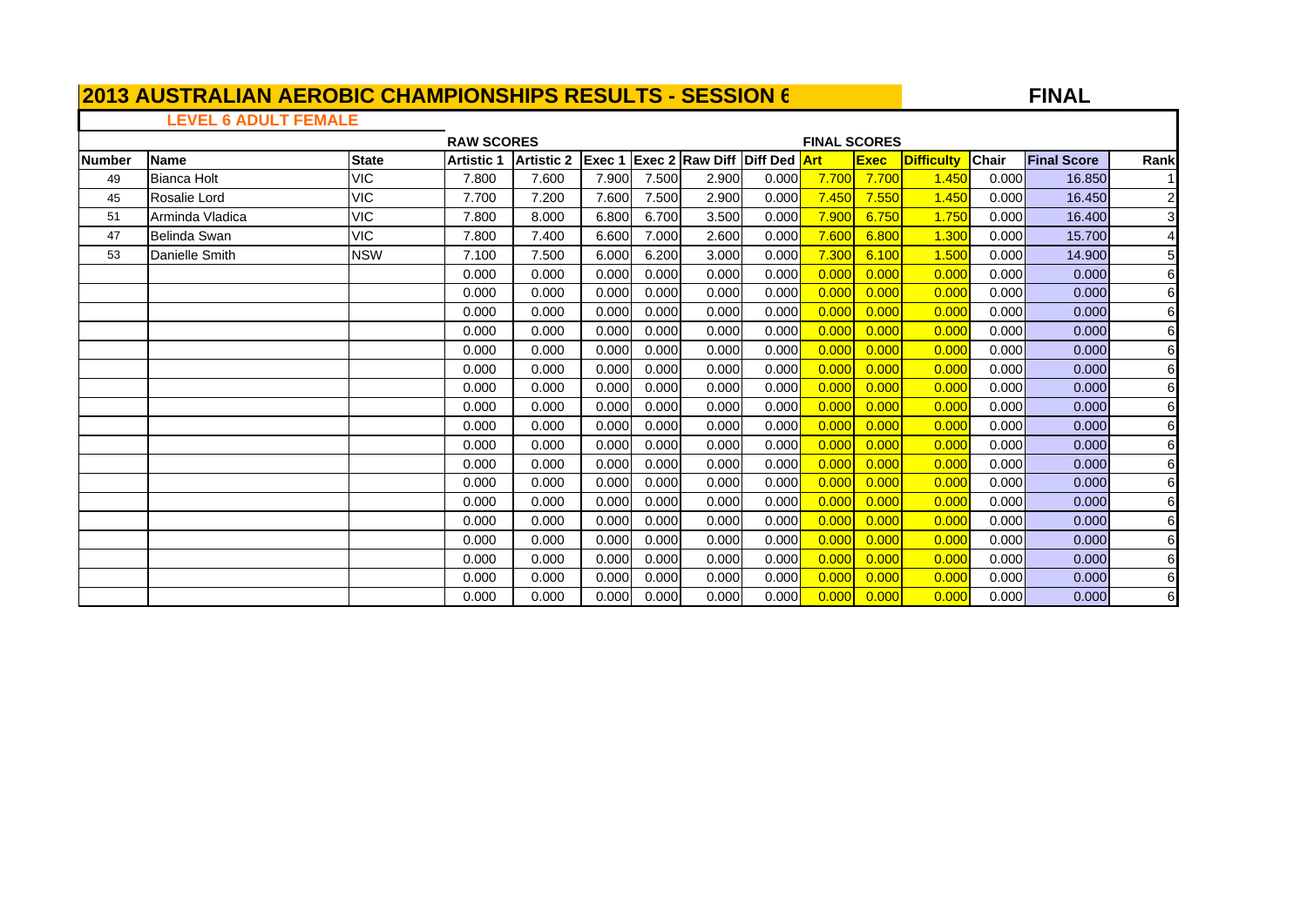**FINA L**

# **LEVEL 6 INTERMEDIATE PAIR**

|               |                                |              | <b>RAW SCORES</b> |            |       |       |                                            |       | <b>FINAL SCORES</b> |             |                   |              |                    |                         |
|---------------|--------------------------------|--------------|-------------------|------------|-------|-------|--------------------------------------------|-------|---------------------|-------------|-------------------|--------------|--------------------|-------------------------|
| <b>Number</b> | <b>Name</b>                    | <b>State</b> | <b>Artistic 1</b> | Artistic 2 |       |       | <b>Exec 1 Exec 2 Raw Diff Diff Ded Art</b> |       |                     | <b>Exec</b> | <b>Difficulty</b> | <b>Chair</b> | <b>Final Score</b> | Rank                    |
| 55            | Ashleigh Elvin, Grace Mitchell | QLD          | 7.300             | 7.100      | 5.400 | 5.600 | 2.400                                      | 0.000 | 7.200               | 5.500       | 1.200             | 0.000        | 13.900             |                         |
|               |                                |              | 0.000             | 0.000      | 0.000 | 0.000 | 0.000                                      | 0.000 | 0.000               | 0.000       | 0.000             | 0.000        | 0.000              |                         |
|               |                                |              | 0.000             | 0.000      | 0.000 | 0.000 | 0.000                                      | 0.000 | 0.000               | 0.000       | 0.000             | 0.000        | 0.000              |                         |
|               |                                |              | 0.000             | 0.000      | 0.000 | 0.000 | 0.000                                      | 0.000 | 0.000               | 0.000       | 0.000             | 0.000        | 0.000              |                         |
|               |                                |              | 0.000             | 0.000      | 0.000 | 0.000 | 0.000                                      | 0.000 | 0.000               | 0.000       | 0.000             | 0.000        | 0.000              |                         |
|               |                                |              | 0.000             | 0.000      | 0.000 | 0.000 | 0.000                                      | 0.000 | 0.000               | 0.000       | 0.000             | 0.000        | 0.000              | $\overline{c}$          |
|               |                                |              | 0.000             | 0.000      | 0.000 | 0.000 | 0.000                                      | 0.000 | 0.000               | 0.000       | 0.000             | 0.000        | 0.000              |                         |
|               |                                |              | 0.000             | 0.000      | 0.000 | 0.000 | 0.000                                      | 0.000 | 0.000               | 0.000       | 0.000             | 0.000        | 0.000              |                         |
|               |                                |              | 0.000             | 0.000      | 0.000 | 0.000 | 0.000                                      | 0.000 | 0.000               | 0.000       | 0.000             | 0.000        | 0.000              | $\overline{2}$          |
|               |                                |              | 0.000             | 0.000      | 0.000 | 0.000 | 0.000                                      | 0.000 | 0.000               | 0.000       | 0.000             | 0.000        | 0.000              |                         |
|               |                                |              | 0.000             | 0.000      | 0.000 | 0.000 | 0.000                                      | 0.000 | 0.000               | 0.000       | 0.000             | 0.000        | 0.000              |                         |
|               |                                |              | 0.000             | 0.000      | 0.000 | 0.000 | 0.000                                      | 0.000 | 0.000               | 0.000       | 0.000             | 0.000        | 0.000              |                         |
|               |                                |              | 0.000             | 0.000      | 0.000 | 0.000 | 0.000                                      | 0.000 | 0.000               | 0.000       | 0.000             | 0.000        | 0.000              |                         |
|               |                                |              | 0.000             | 0.000      | 0.000 | 0.000 | 0.000                                      | 0.000 | 0.000               | 0.000       | 0.000             | 0.000        | 0.000              |                         |
|               |                                |              | 0.000             | 0.000      | 0.000 | 0.000 | 0.000                                      | 0.000 | 0.000               | 0.000       | 0.000             | 0.000        | 0.000              | $\overline{c}$          |
|               |                                |              | 0.000             | 0.000      | 0.000 | 0.000 | 0.000                                      | 0.000 | 0.000               | 0.000       | 0.000             | 0.000        | 0.000              | $\overline{c}$          |
|               |                                |              | 0.000             | 0.000      | 0.000 | 0.000 | 0.000                                      | 0.000 | 0.000               | 0.000       | 0.000             | 0.000        | 0.000              | $\overline{2}$          |
|               |                                |              | 0.000             | 0.000      | 0.000 | 0.000 | 0.000                                      | 0.000 | 0.000               | 0.000       | 0.000             | 0.000        | 0.000              | $\overline{c}$          |
|               |                                |              | 0.000             | 0.000      | 0.000 | 0.000 | 0.000                                      | 0.000 | 0.000               | 0.000       | 0.000             | 0.000        | 0.000              | $\overline{c}$          |
|               |                                |              | 0.000             | 0.000      | 0.000 | 0.000 | 0.000                                      | 0.000 | 0.000               | 0.000       | 0.000             | 0.000        | 0.000              | $\overline{2}$          |
|               |                                |              | 0.000             | 0.000      | 0.000 | 0.000 | 0.000                                      | 0.000 | 0.000               | 0.000       | 0.000             | 0.000        | 0.000              |                         |
|               |                                |              | 0.000             | 0.000      | 0.000 | 0.000 | 0.000                                      | 0.000 | 0.000               | 0.000       | 0.000             | 0.000        | 0.000              | $\overline{\mathbf{c}}$ |
|               |                                |              | 0.000             | 0.000      | 0.000 | 0.000 | 0.000                                      | 0.000 | 0.000               | 0.000       | 0.000             | 0.000        | 0.000              | $\overline{a}$          |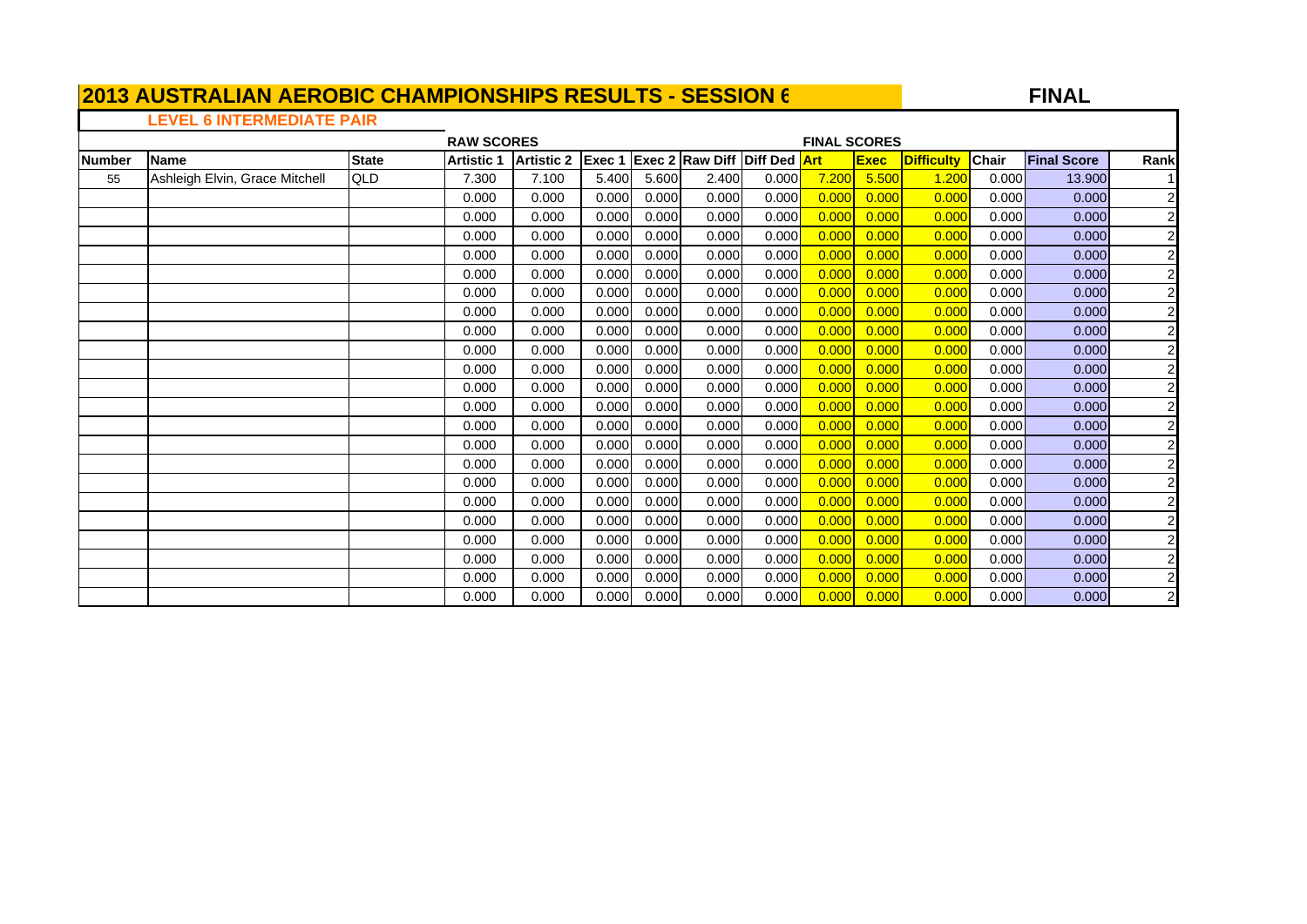**FINA L**

# **LEVEL 7 SUB JUNIOR FEMALE**

|               |              |              | <b>RAW SCORES</b> |                   |        |       |                                     |       | <b>FINAL SCORES</b> |                     |                   |              |                    |                         |
|---------------|--------------|--------------|-------------------|-------------------|--------|-------|-------------------------------------|-------|---------------------|---------------------|-------------------|--------------|--------------------|-------------------------|
| <b>Number</b> | Name         | <b>State</b> | <b>Artistic 1</b> | <b>Artistic 2</b> | Exec 1 |       | <b>Exec 2 Raw Diff Diff Ded Art</b> |       |                     | <b>Exec</b>         | <b>Difficulty</b> | <b>Chair</b> | <b>Final Score</b> | Rank                    |
| 50            | Sarah Spargo | <b>NZL</b>   | 7.800             | 7.500             | 6.400  | 6.100 | 2.500                               | 0.000 | 7.650               | 6.250               | 1.250             | 0.000        | 15.150             | NR <sub>1</sub>         |
|               |              |              | 0.000             | 0.000             | 0.000  | 0.000 | 0.000                               | 0.000 | 0.000               | 0.000               | 0.000             | 0.000        | 0.000              | 2                       |
|               |              |              | 0.000             | 0.000             | 0.000  | 0.000 | 0.000                               | 0.000 | 0.000               | 0.000               | 0.000             | 0.000        | 0.000              | $\overline{2}$          |
|               |              |              | 0.000             | 0.000             | 0.000  | 0.000 | 0.000                               | 0.000 | 0.000               | 0.000               | 0.000             | 0.000        | 0.000              | $\overline{a}$          |
|               |              |              | 0.000             | 0.000             | 0.000  | 0.000 | 0.000                               | 0.000 | 0.000               | 0.000               | 0.000             | 0.000        | 0.000              | $\overline{a}$          |
|               |              |              | 0.000             | 0.000             | 0.000  | 0.000 | 0.000                               | 0.000 | 0.000               | 0.000               | 0.000             | 0.000        | 0.000              | $\overline{a}$          |
|               |              |              | 0.000             | 0.000             | 0.000  | 0.000 | 0.000                               | 0.000 | 0.000               | 0.000               | 0.000             | 0.000        | 0.000              | $\overline{a}$          |
|               |              |              | 0.000             | 0.000             | 0.000  | 0.000 | 0.000                               | 0.000 | 0.000               | 0.000               | 0.000             | 0.000        | 0.000              | $\overline{a}$          |
|               |              |              | 0.000             | 0.000             | 0.000  | 0.000 | 0.000                               | 0.000 | 0.000               | 0.000               | 0.000             | 0.000        | 0.000              | $\overline{a}$          |
|               |              |              | 0.000             | 0.000             | 0.000  | 0.000 | 0.000                               | 0.000 | 0.000               | 0.000               | 0.000             | 0.000        | 0.000              | $\overline{\mathbf{c}}$ |
|               |              |              | 0.000             | 0.000             | 0.000  | 0.000 | 0.000                               | 0.000 | 0.000               | 0.000               | 0.000             | 0.000        | 0.000              | $\overline{a}$          |
|               |              |              | 0.000             | 0.000             | 0.000  | 0.000 | 0.000                               | 0.000 | 0.000               | 0.000               | 0.000             | 0.000        | 0.000              | $\overline{a}$          |
|               |              |              | 0.000             | 0.000             | 0.000  | 0.000 | 0.000                               | 0.000 | 0.000               | 0.000               | 0.000             | 0.000        | 0.000              | $\overline{c}$          |
|               |              |              | 0.000             | 0.000             | 0.000  | 0.000 | 0.000                               | 0.000 | 0.000               | 0.000               | 0.000             | 0.000        | 0.000              | $\overline{a}$          |
|               |              |              | 0.000             | 0.000             | 0.000  | 0.000 | 0.000                               | 0.000 | 0.000               | 0.000               | 0.000             | 0.000        | 0.000              | $\overline{a}$          |
|               |              |              | 0.000             | 0.000             | 0.000  | 0.000 | 0.000                               | 0.000 | 0.000               | 0.000               | 0.000             | 0.000        | 0.000              | $\overline{a}$          |
|               |              |              | 0.000             | 0.000             | 0.000  | 0.000 | 0.000                               | 0.000 | 0.000               | 0.000               | 0.000             | 0.000        | 0.000              | $\overline{a}$          |
|               |              |              | 0.000             | 0.000             | 0.000  | 0.000 | 0.000                               | 0.000 | 0.000               | 0.000               | 0.000             | 0.000        | 0.000              | $\overline{a}$          |
|               |              |              | 0.000             | 0.000             | 0.000  | 0.000 | 0.000                               | 0.000 | 0.000               | 0.000               | 0.000             | 0.000        | 0.000              | $\overline{a}$          |
|               |              |              | 0.000             | 0.000             | 0.000  | 0.000 | 0.000                               | 0.000 | 0.000               | 0.000               | 0.000             | 0.000        | 0.000              | $\overline{a}$          |
|               |              |              | 0.000             | 0.000             | 0.000  | 0.000 | 0.000                               | 0.000 | 0.000               | $\vert 0.000 \vert$ | 0.000             | 0.000        | 0.000              | $\overline{a}$          |
|               |              |              | 0.000             | 0.000             | 0.000  | 0.000 | 0.000                               | 0.000 | 0.000               | 0.000               | 0.000             | 0.000        | 0.000              | $\overline{a}$          |
|               |              |              | 0.000             | 0.000             | 0.000  | 0.000 | 0.000                               | 0.000 | $\vert 0.000 \vert$ | 0.000               | 0.000             | 0.000        | 0.000              | $\mathbf{2}$            |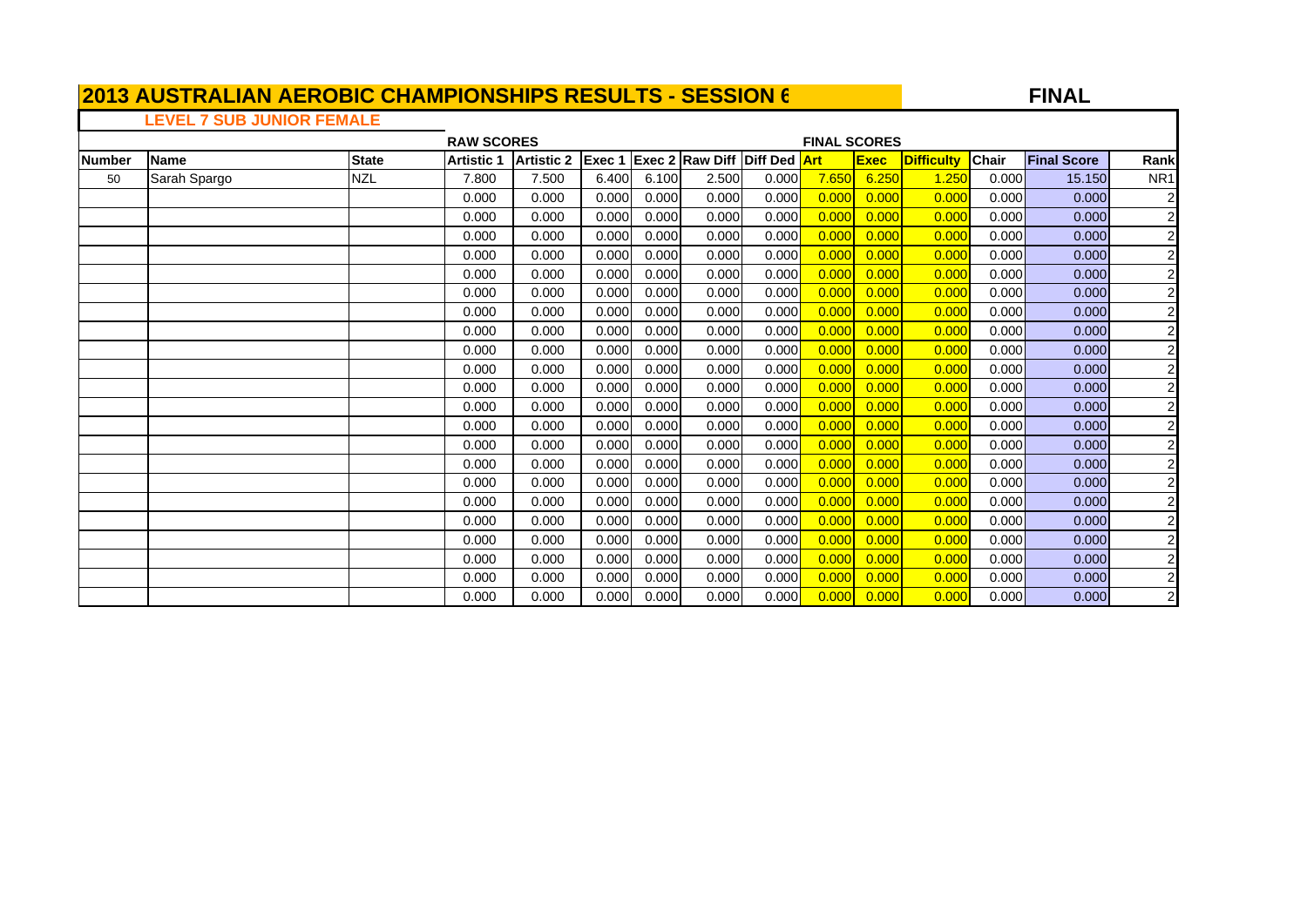**FINA L**

#### **LEVEL 6 JUNIOR GROUP**

|               |                                                    |              | <b>RAW SCORES</b> |                   |        |       |                                     |       |       | <b>FINAL SCORES</b> |                   |              |                    |                |  |  |  |
|---------------|----------------------------------------------------|--------------|-------------------|-------------------|--------|-------|-------------------------------------|-------|-------|---------------------|-------------------|--------------|--------------------|----------------|--|--|--|
| <b>Number</b> | Name                                               | <b>State</b> | <b>Artistic 1</b> | <b>Artistic 2</b> | Exec 1 |       | <b>Exec 2 Raw Diff Diff Ded Art</b> |       |       | <b>Exec</b>         | <b>Difficulty</b> | <b>Chair</b> | <b>Final Score</b> | Rank           |  |  |  |
| 57            | Jackie Shroff, Molly Miles, Nicki<br><b>Bunker</b> | QLD          | 6.400             | 6.600             | 5.000  | 5.200 | 2.600                               | 0.000 | 6.500 | 5.100               | 1.300             | 0.000        | 12.900             |                |  |  |  |
|               |                                                    |              | 0.000             | 0.000             | 0.000  | 0.000 | 0.000                               | 0.000 | 0.000 | 0.000               | 0.000             | 0.000        | 0.000              | $\overline{a}$ |  |  |  |
|               |                                                    |              | 0.000             | 0.000             | 0.000  | 0.000 | 0.000                               | 0.000 | 0.000 | 0.000               | 0.000             | 0.000        | 0.000              | $\overline{2}$ |  |  |  |
|               |                                                    |              | 0.000             | 0.000             | 0.000  | 0.000 | 0.000                               | 0.000 | 0.000 | 0.000               | 0.000             | 0.000        | 0.000              | $\overline{a}$ |  |  |  |
|               |                                                    |              | 0.000             | 0.000             | 0.000  | 0.000 | 0.000                               | 0.000 | 0.000 | 0.000               | 0.000             | 0.000        | 0.000              | $\overline{c}$ |  |  |  |
|               |                                                    |              | 0.000             | 0.000             | 0.000  | 0.000 | 0.000                               | 0.000 | 0.000 | 0.000               | 0.000             | 0.000        | 0.000              |                |  |  |  |
|               |                                                    |              | 0.000             | 0.000             | 0.000  | 0.000 | 0.000                               | 0.000 | 0.000 | 0.000               | 0.000             | 0.000        | 0.000              | $\overline{2}$ |  |  |  |
|               |                                                    |              | 0.000             | 0.000             | 0.000  | 0.000 | 0.000                               | 0.000 | 0.000 | 0.000               | 0.000             | 0.000        | 0.000              |                |  |  |  |
|               |                                                    |              | 0.000             | 0.000             | 0.000  | 0.000 | 0.000                               | 0.000 | 0.000 | 0.000               | 0.000             | 0.000        | 0.000              | $\overline{2}$ |  |  |  |
|               |                                                    |              | 0.000             | 0.000             | 0.000  | 0.000 | 0.000                               | 0.000 | 0.000 | 0.000               | 0.000             | 0.000        | 0.000              | $\overline{a}$ |  |  |  |
|               |                                                    |              | 0.000             | 0.000             | 0.000  | 0.000 | 0.000                               | 0.000 | 0.000 | 0.000               | 0.000             | 0.000        | 0.000              | $\overline{a}$ |  |  |  |
|               |                                                    |              | 0.000             | 0.000             | 0.000  | 0.000 | 0.000                               | 0.000 | 0.000 | 0.000               | 0.000             | 0.000        | 0.000              | $\overline{2}$ |  |  |  |
|               |                                                    |              | 0.000             | 0.000             | 0.000  | 0.000 | 0.000                               | 0.000 | 0.000 | 0.000               | 0.000             | 0.000        | 0.000              | $\overline{a}$ |  |  |  |
|               |                                                    |              | 0.000             | 0.000             | 0.000  | 0.000 | 0.000                               | 0.000 | 0.000 | 0.000               | 0.000             | 0.000        | 0.000              | $\overline{2}$ |  |  |  |
|               |                                                    |              | 0.000             | 0.000             | 0.000  | 0.000 | 0.000                               | 0.000 | 0.000 | 0.000               | 0.000             | 0.000        | 0.000              | $\overline{a}$ |  |  |  |
|               |                                                    |              | 0.000             | 0.000             | 0.000  | 0.000 | 0.000                               | 0.000 | 0.000 | 0.000               | 0.000             | 0.000        | 0.000              | $\overline{a}$ |  |  |  |
|               |                                                    |              | 0.000             | 0.000             | 0.000  | 0.000 | 0.000                               | 0.000 | 0.000 | 0.000               | 0.000             | 0.000        | 0.000              | $\overline{a}$ |  |  |  |
|               |                                                    |              | 0.000             | 0.000             | 0.000  | 0.000 | 0.000                               | 0.000 | 0.000 | 0.000               | 0.000             | 0.000        | 0.000              | 2              |  |  |  |
|               |                                                    |              | 0.000             | 0.000             | 0.000  | 0.000 | 0.000                               | 0.000 | 0.000 | 0.000               | 0.000             | 0.000        | 0.000              | $\overline{2}$ |  |  |  |
|               |                                                    |              | 0.000             | 0.000             | 0.000  | 0.000 | 0.000                               | 0.000 | 0.000 | 0.000               | 0.000             | 0.000        | 0.000              | $\overline{a}$ |  |  |  |
|               |                                                    |              | 0.000             | 0.000             | 0.000  | 0.000 | 0.000                               | 0.000 | 0.000 | 0.000               | 0.000             | 0.000        | 0.000              | $\overline{a}$ |  |  |  |
|               |                                                    |              | 0.000             | 0.000             | 0.000  | 0.000 | 0.000                               | 0.000 | 0.000 | 0.000               | 0.000             | 0.000        | 0.000              | $\mathbf{z}$   |  |  |  |
|               |                                                    |              | 0.000             | 0.000             | 0.000  | 0.000 | 0.000                               | 0.000 | 0.000 | 0.000               | 0.000             | 0.000        | 0.000              | $\overline{a}$ |  |  |  |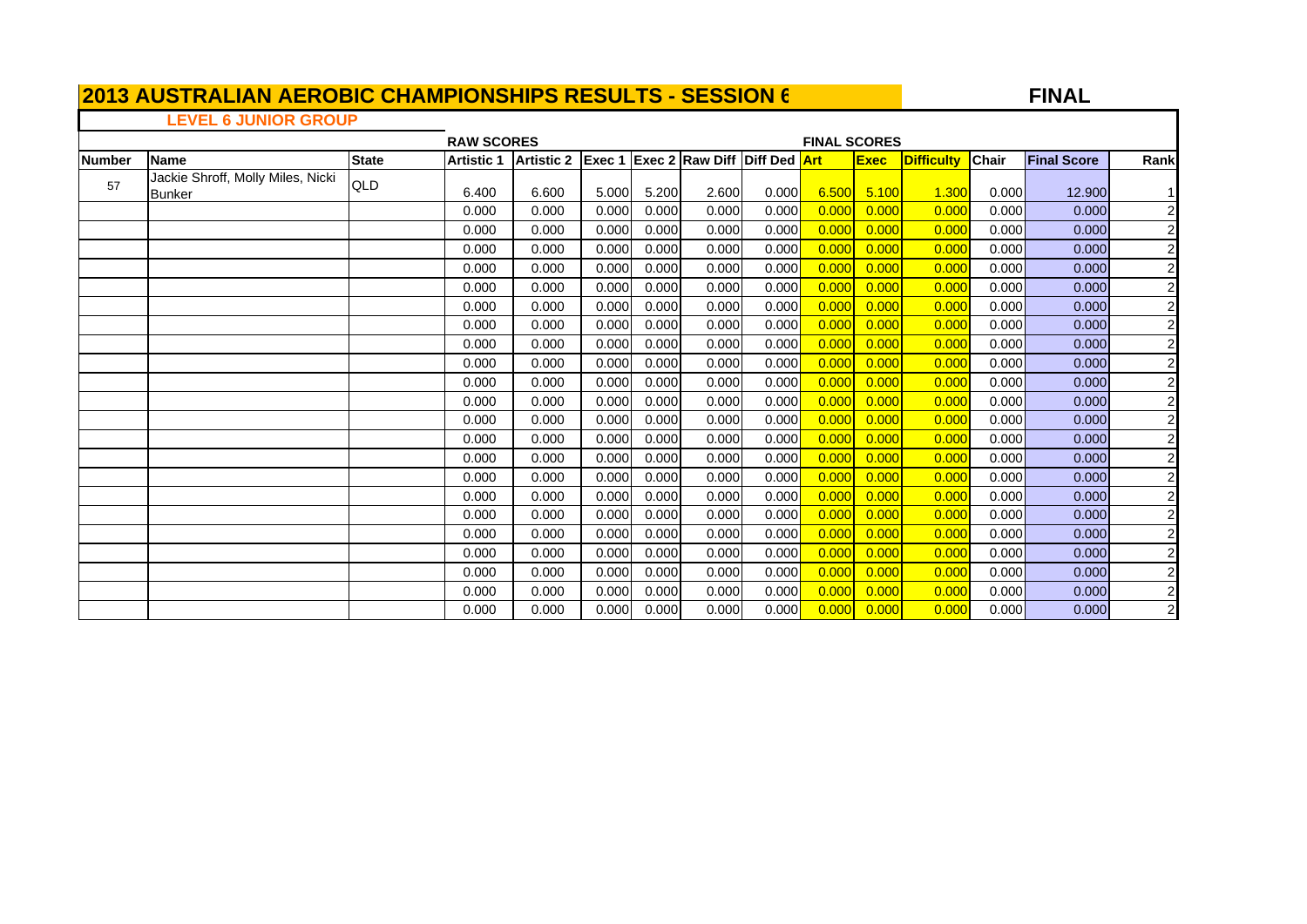**FINA L**

# **LEVEL 7 INTERMEDIATE PAIR**

Г

|               |                            | <b>RAW SCORES</b> |                   |            |       |       |                                     |       | <b>FINAL SCORES</b> |             |                   |       |                    |                         |  |  |  |
|---------------|----------------------------|-------------------|-------------------|------------|-------|-------|-------------------------------------|-------|---------------------|-------------|-------------------|-------|--------------------|-------------------------|--|--|--|
| <b>Number</b> | <b>Name</b>                | <b>State</b>      | <b>Artistic 1</b> | Artistic 2 |       |       | Exec 1 Exec 2 Raw Diff Diff Ded Art |       |                     | <b>Exec</b> | <b>Difficulty</b> | Chair | <b>Final Score</b> | Rank                    |  |  |  |
| 52            | Madison Green, Aimee Green | QLD               | 7.000             | 6.500      | 6.200 | 6.200 | 3.600                               | 0.000 | 6.750               | 6.200       | 1.800             | 0.000 | 14.750             |                         |  |  |  |
|               |                            |                   | 0.000             | 0.000      | 0.000 | 0.000 | 0.000                               | 0.000 | 0.000               | 0.000       | 0.000             | 0.000 | 0.000              |                         |  |  |  |
|               |                            |                   | 0.000             | 0.000      | 0.000 | 0.000 | 0.000                               | 0.000 | 0.000               | 0.000       | 0.000             | 0.000 | 0.000              |                         |  |  |  |
|               |                            |                   | 0.000             | 0.000      | 0.000 | 0.000 | 0.000                               | 0.000 | 0.000               | 0.000       | 0.000             | 0.000 | 0.000              |                         |  |  |  |
|               |                            |                   | 0.000             | 0.000      | 0.000 | 0.000 | 0.000                               | 0.000 | 0.000               | 0.000       | 0.000             | 0.000 | 0.000              |                         |  |  |  |
|               |                            |                   | 0.000             | 0.000      | 0.000 | 0.000 | 0.000                               | 0.000 | 0.000               | 0.000       | 0.000             | 0.000 | 0.000              | $\overline{c}$          |  |  |  |
|               |                            |                   | 0.000             | 0.000      | 0.000 | 0.000 | 0.000                               | 0.000 | 0.000               | 0.000       | 0.000             | 0.000 | 0.000              |                         |  |  |  |
|               |                            |                   | 0.000             | 0.000      | 0.000 | 0.000 | 0.000                               | 0.000 | 0.000               | 0.000       | 0.000             | 0.000 | 0.000              |                         |  |  |  |
|               |                            |                   | 0.000             | 0.000      | 0.000 | 0.000 | 0.000                               | 0.000 | 0.000               | 0.000       | 0.000             | 0.000 | 0.000              | 2                       |  |  |  |
|               |                            |                   | 0.000             | 0.000      | 0.000 | 0.000 | 0.000                               | 0.000 | 0.000               | 0.000       | 0.000             | 0.000 | 0.000              |                         |  |  |  |
|               |                            |                   | 0.000             | 0.000      | 0.000 | 0.000 | 0.000                               | 0.000 | 0.000               | 0.000       | 0.000             | 0.000 | 0.000              |                         |  |  |  |
|               |                            |                   | 0.000             | 0.000      | 0.000 | 0.000 | 0.000                               | 0.000 | 0.000               | 0.000       | 0.000             | 0.000 | 0.000              |                         |  |  |  |
|               |                            |                   | 0.000             | 0.000      | 0.000 | 0.000 | 0.000                               | 0.000 | 0.000               | 0.000       | 0.000             | 0.000 | 0.000              |                         |  |  |  |
|               |                            |                   | 0.000             | 0.000      | 0.000 | 0.000 | 0.000                               | 0.000 | 0.000               | 0.000       | 0.000             | 0.000 | 0.000              |                         |  |  |  |
|               |                            |                   | 0.000             | 0.000      | 0.000 | 0.000 | 0.000                               | 0.000 | 0.000               | 0.000       | 0.000             | 0.000 | 0.000              | $\overline{c}$          |  |  |  |
|               |                            |                   | 0.000             | 0.000      | 0.000 | 0.000 | 0.000                               | 0.000 | 0.000               | 0.000       | 0.000             | 0.000 | 0.000              | $\overline{c}$          |  |  |  |
|               |                            |                   | 0.000             | 0.000      | 0.000 | 0.000 | 0.000                               | 0.000 | 0.000               | 0.000       | 0.000             | 0.000 | 0.000              | $\overline{2}$          |  |  |  |
|               |                            |                   | 0.000             | 0.000      | 0.000 | 0.000 | 0.000                               | 0.000 | 0.000               | 0.000       | 0.000             | 0.000 | 0.000              | $\overline{c}$          |  |  |  |
|               |                            |                   | 0.000             | 0.000      | 0.000 | 0.000 | 0.000                               | 0.000 | 0.000               | 0.000       | 0.000             | 0.000 | 0.000              | $\overline{c}$          |  |  |  |
|               |                            |                   | 0.000             | 0.000      | 0.000 | 0.000 | 0.000                               | 0.000 | 0.000               | 0.000       | 0.000             | 0.000 | 0.000              | $\overline{2}$          |  |  |  |
|               |                            |                   | 0.000             | 0.000      | 0.000 | 0.000 | 0.000                               | 0.000 | 0.000               | 0.000       | 0.000             | 0.000 | 0.000              | $\overline{2}$          |  |  |  |
|               |                            |                   | 0.000             | 0.000      | 0.000 | 0.000 | 0.000                               | 0.000 | 0.000               | 0.000       | 0.000             | 0.000 | 0.000              | $\overline{\mathbf{c}}$ |  |  |  |
|               |                            |                   | 0.000             | 0.000      | 0.000 | 0.000 | 0.000                               | 0.000 | $\vert 0.000 \vert$ | 0.000       | 0.000             | 0.000 | 0.000              | $\overline{a}$          |  |  |  |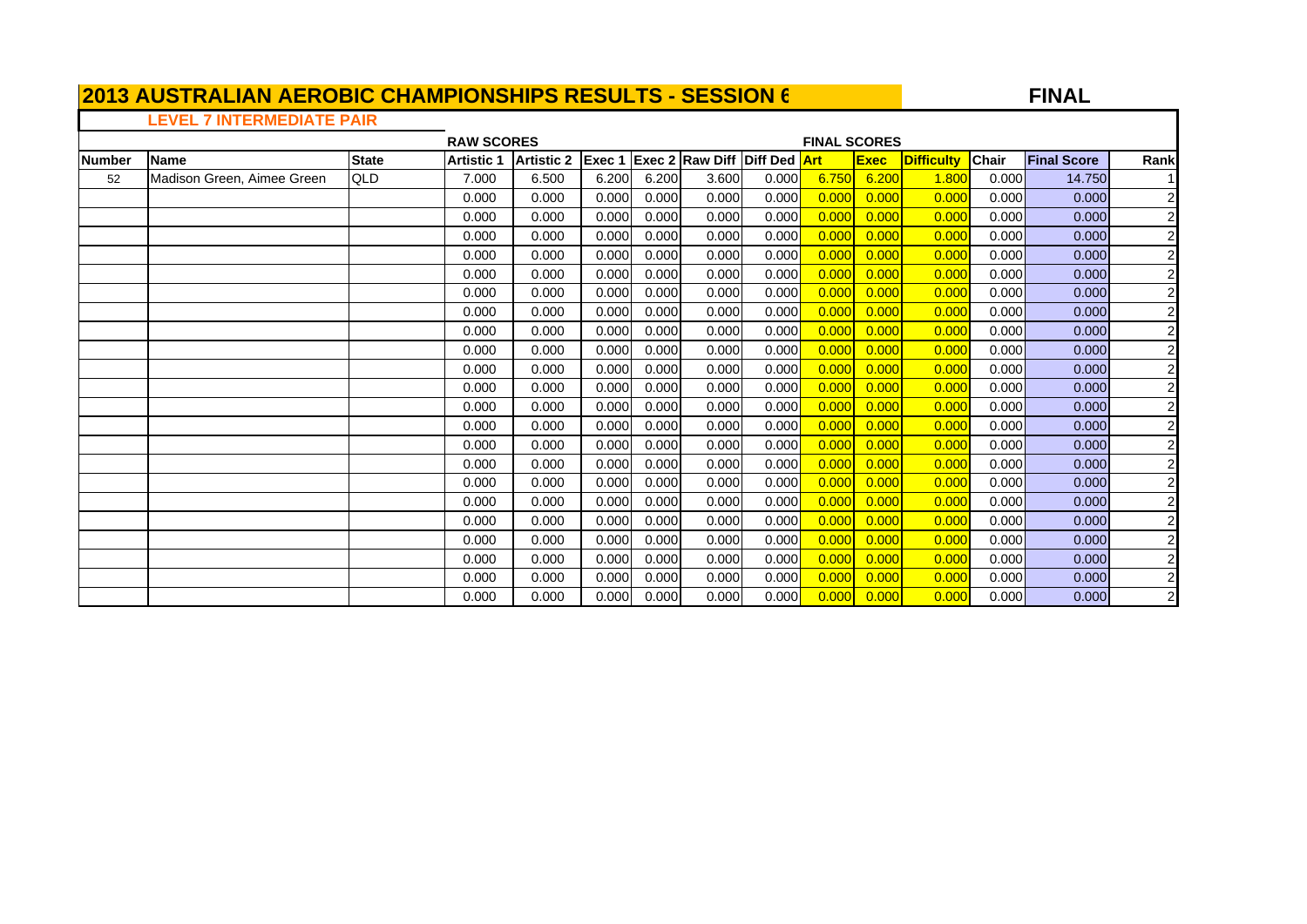**FINA L**

# **LEVEL 6 SUB JUNIOR FEMALE**

| <b>RAW SCORES</b> |                      |              |                   |            |       |       | <b>FINAL SCORES</b>                 |       |       |             |                   |              |                    |                         |  |
|-------------------|----------------------|--------------|-------------------|------------|-------|-------|-------------------------------------|-------|-------|-------------|-------------------|--------------|--------------------|-------------------------|--|
| <b>Number</b>     | Name                 | <b>State</b> | <b>Artistic 1</b> | Artistic 2 |       |       | Exec 1 Exec 2 Raw Diff Diff Ded Art |       |       | <b>Exec</b> | <b>Difficulty</b> | <b>Chair</b> | <b>Final Score</b> | Rank                    |  |
| 59                | <b>Manaia Davies</b> | QLD          | 7.900             | 7.900      | 6.600 | 6.300 | 2.700                               | 0.000 | 7.900 | 6.450       | 1.350             | 0.000        | 15.700             |                         |  |
|                   |                      |              | 0.000             | 0.000      | 0.000 | 0.000 | 0.000                               | 0.000 | 0.000 | 0.000       | 0.000             | 0.000        | 0.000              | $\overline{a}$          |  |
|                   |                      |              | 0.000             | 0.000      | 0.000 | 0.000 | 0.000                               | 0.000 | 0.000 | 0.000       | 0.000             | 0.000        | 0.000              | $\overline{c}$          |  |
|                   |                      |              | 0.000             | 0.000      | 0.000 | 0.000 | 0.000                               | 0.000 | 0.000 | 0.000       | 0.000             | 0.000        | 0.000              | $\overline{a}$          |  |
|                   |                      |              | 0.000             | 0.000      | 0.000 | 0.000 | 0.000                               | 0.000 | 0.000 | 0.000       | 0.000             | 0.000        | 0.000              | $\overline{a}$          |  |
|                   |                      |              | 0.000             | 0.000      | 0.000 | 0.000 | 0.000                               | 0.000 | 0.000 | 0.000       | 0.000             | 0.000        | 0.000              | $\overline{a}$          |  |
|                   |                      |              | 0.000             | 0.000      | 0.000 | 0.000 | 0.000                               | 0.000 | 0.000 | 0.000       | 0.000             | 0.000        | 0.000              | $\overline{a}$          |  |
|                   |                      |              | 0.000             | 0.000      | 0.000 | 0.000 | 0.000                               | 0.000 | 0.000 | 0.000       | 0.000             | 0.000        | 0.000              | $\overline{2}$          |  |
|                   |                      |              | 0.000             | 0.000      | 0.000 | 0.000 | 0.000                               | 0.000 | 0.000 | 0.000       | 0.000             | 0.000        | 0.000              | $\overline{2}$          |  |
|                   |                      |              | 0.000             | 0.000      | 0.000 | 0.000 | 0.000                               | 0.000 | 0.000 | 0.000       | 0.000             | 0.000        | 0.000              | $\overline{c}$          |  |
|                   |                      |              | 0.000             | 0.000      | 0.000 | 0.000 | 0.000                               | 0.000 | 0.000 | 0.000       | 0.000             | 0.000        | 0.000              | $\overline{a}$          |  |
|                   |                      |              | 0.000             | 0.000      | 0.000 | 0.000 | 0.000                               | 0.000 | 0.000 | 0.000       | 0.000             | 0.000        | 0.000              | $\overline{2}$          |  |
|                   |                      |              | 0.000             | 0.000      | 0.000 | 0.000 | 0.000                               | 0.000 | 0.000 | 0.000       | 0.000             | 0.000        | 0.000              | $\overline{c}$          |  |
|                   |                      |              | 0.000             | 0.000      | 0.000 | 0.000 | 0.000                               | 0.000 | 0.000 | 0.000       | 0.000             | 0.000        | 0.000              | $\overline{a}$          |  |
|                   |                      |              | 0.000             | 0.000      | 0.000 | 0.000 | 0.000                               | 0.000 | 0.000 | 0.000       | 0.000             | 0.000        | 0.000              | $\overline{a}$          |  |
|                   |                      |              | 0.000             | 0.000      | 0.000 | 0.000 | 0.000                               | 0.000 | 0.000 | 0.000       | 0.000             | 0.000        | 0.000              | $\overline{a}$          |  |
|                   |                      |              | 0.000             | 0.000      | 0.000 | 0.000 | 0.000                               | 0.000 | 0.000 | 0.000       | 0.000             | 0.000        | 0.000              | $\overline{a}$          |  |
|                   |                      |              | 0.000             | 0.000      | 0.000 | 0.000 | 0.000                               | 0.000 | 0.000 | 0.000       | 0.000             | 0.000        | 0.000              | $\overline{a}$          |  |
|                   |                      |              | 0.000             | 0.000      | 0.000 | 0.000 | 0.000                               | 0.000 | 0.000 | 0.000       | 0.000             | 0.000        | 0.000              | $\overline{a}$          |  |
|                   |                      |              | 0.000             | 0.000      | 0.000 | 0.000 | 0.000                               | 0.000 | 0.000 | 0.000       | 0.000             | 0.000        | 0.000              | $\overline{a}$          |  |
|                   |                      |              | 0.000             | 0.000      | 0.000 | 0.000 | 0.000                               | 0.000 | 0.000 | 0.000       | 0.000             | 0.000        | 0.000              | $\overline{a}$          |  |
|                   |                      |              | 0.000             | 0.000      | 0.000 | 0.000 | 0.000                               | 0.000 | 0.000 | 0.000       | 0.000             | 0.000        | 0.000              | $\overline{\mathbf{c}}$ |  |
|                   |                      |              | 0.000             | 0.000      | 0.000 | 0.000 | 0.000                               | 0.000 | 0.000 | 0.000       | 0.000             | 0.000        | 0.000              | $\mathbf{2}$            |  |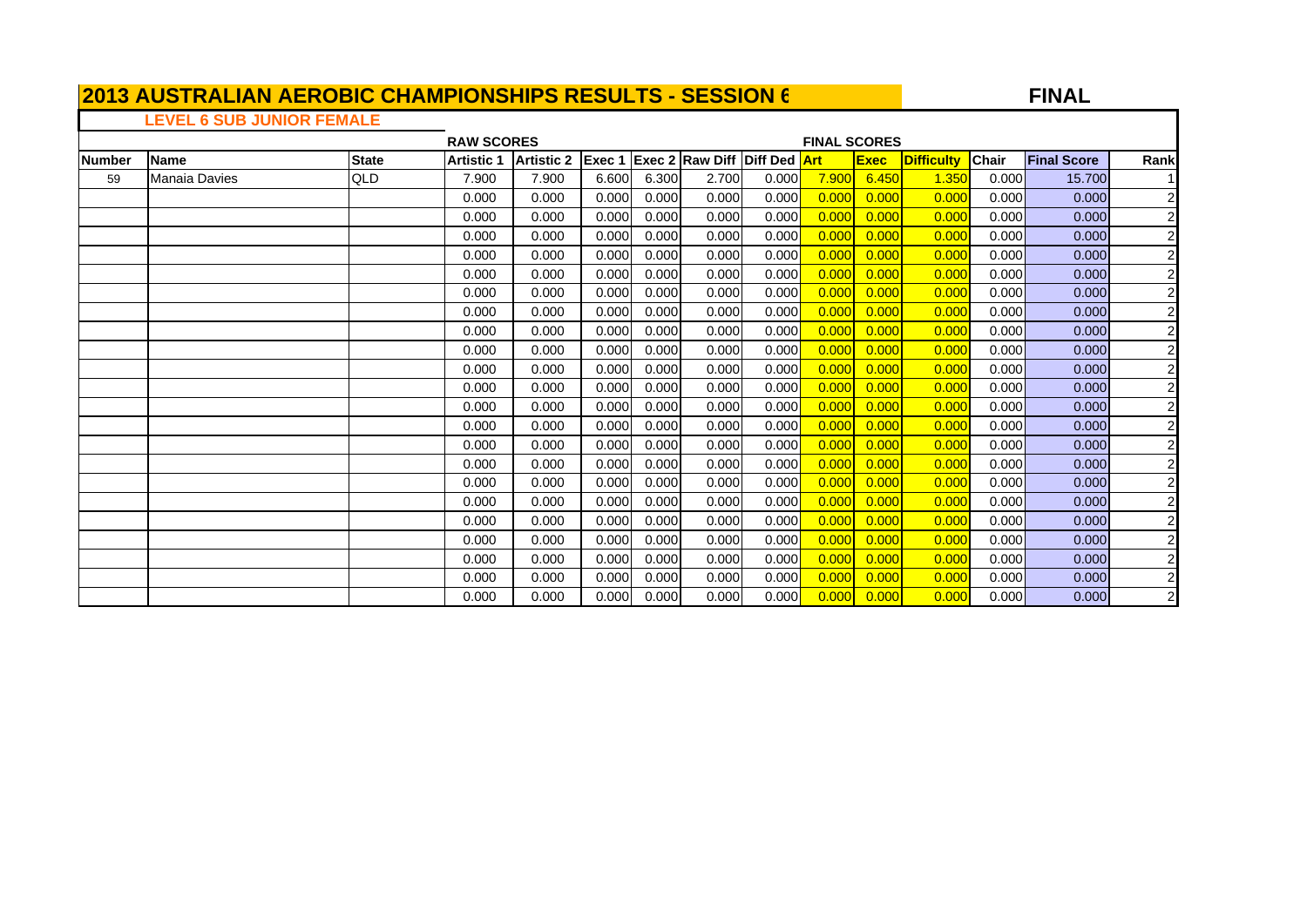**FINA L**

#### **LEVEL 6 SENIOR PAIR**

|               |                                          |              | <b>RAW SCORES</b> |                   |                |       |                                     | <b>FINAL SCORES</b> |       |             |            |              |                    |                         |  |
|---------------|------------------------------------------|--------------|-------------------|-------------------|----------------|-------|-------------------------------------|---------------------|-------|-------------|------------|--------------|--------------------|-------------------------|--|
| <b>Number</b> | <b>Name</b>                              | <b>State</b> | <b>Artistic 1</b> | <b>Artistic 2</b> | <b>IExec 1</b> |       | <b>Exec 2 Raw Diff Diff Ded Art</b> |                     |       | <b>Exec</b> | Difficulty | <b>Chair</b> | <b>Final Score</b> | Rank                    |  |
| 63            | Kristiana Feron-Farrell, Darcy<br>Lawton | QLD          | 8.300             | 8.100             | 7.100          | 6.600 | 3.200                               | 0.000               | 8.200 | 6.850       | 1.600      | 0.000        | 16.650             | 11                      |  |
| 61            | Celina Driscoll, Philippa Earl           | <b>VIC</b>   | 8.200             | 7.900             | 7.300          | 7.000 | 2.700                               | 0.000               | 8.050 | 7.150       | 1.350      | 0.000        | 16.550             | $\overline{\mathbf{c}}$ |  |
| 65            | Elizabeth Hogarth, Rebecca<br>Stewart    | QLD          | 7.700             | 7.600             | 6.000          | 6.200 | 2.800                               | 0.000               | 7.650 | 6.100       | 1.400      | 0.000        | 15.150             | 3                       |  |
|               |                                          |              | 0.000             | 0.000             | 0.000          | 0.000 | 0.000                               | 0.000               | 0.000 | 0.000       | 0.000      | 0.000        | 0.000              | 4                       |  |
|               |                                          |              | 0.000             | 0.000             | 0.000          | 0.000 | 0.000                               | 0.000               | 0.000 | 0.000       | 0.000      | 0.000        | 0.000              |                         |  |
|               |                                          |              | 0.000             | 0.000             | 0.000          | 0.000 | 0.000                               | 0.000               | 0.000 | 0.000       | 0.000      | 0.000        | 0.000              |                         |  |
|               |                                          |              | 0.000             | 0.000             | 0.000          | 0.000 | 0.000                               | 0.000               | 0.000 | 0.000       | 0.000      | 0.000        | 0.000              |                         |  |
|               |                                          |              | 0.000             | 0.000             | 0.000          | 0.000 | 0.000                               | 0.000               | 0.000 | 0.000       | 0.000      | 0.000        | 0.000              |                         |  |
|               |                                          |              | 0.000             | 0.000             | 0.000          | 0.000 | 0.000                               | 0.000               | 0.000 | 0.000       | 0.000      | 0.000        | 0.000              |                         |  |
|               |                                          |              | 0.000             | 0.000             | 0.000          | 0.000 | 0.000                               | 0.000               | 0.000 | 0.000       | 0.000      | 0.000        | 0.000              |                         |  |
|               |                                          |              | 0.000             | 0.000             | 0.000          | 0.000 | 0.000                               | 0.000               | 0.000 | 0.000       | 0.000      | 0.000        | 0.000              |                         |  |
|               |                                          |              | 0.000             | 0.000             | 0.000          | 0.000 | 0.000                               | 0.000               | 0.000 | 0.000       | 0.000      | 0.000        | 0.000              |                         |  |
|               |                                          |              | 0.000             | 0.000             | 0.000          | 0.000 | 0.000                               | 0.000               | 0.000 | 0.000       | 0.000      | 0.000        | 0.000              |                         |  |
|               |                                          |              | 0.000             | 0.000             | 0.000          | 0.000 | 0.000                               | 0.000               | 0.000 | 0.000       | 0.000      | 0.000        | 0.000              |                         |  |
|               |                                          |              | 0.000             | 0.000             | 0.000          | 0.000 | 0.000                               | 0.000               | 0.000 | 0.000       | 0.000      | 0.000        | 0.000              |                         |  |
|               |                                          |              | 0.000             | 0.000             | 0.000          | 0.000 | 0.000                               | 0.000               | 0.000 | 0.000       | 0.000      | 0.000        | 0.000              |                         |  |
|               |                                          |              | 0.000             | 0.000             | 0.000          | 0.000 | 0.000                               | 0.000               | 0.000 | 0.000       | 0.000      | 0.000        | 0.000              |                         |  |
|               |                                          |              | 0.000             | 0.000             | 0.000          | 0.000 | 0.000                               | 0.000               | 0.000 | 0.000       | 0.000      | 0.000        | 0.000              |                         |  |
|               |                                          |              | 0.000             | 0.000             | 0.000          | 0.000 | 0.000                               | 0.000               | 0.000 | 0.000       | 0.000      | 0.000        | 0.000              |                         |  |
|               |                                          |              | 0.000             | 0.000             | 0.000          | 0.000 | 0.000                               | 0.000               | 0.000 | 0.000       | 0.000      | 0.000        | 0.000              |                         |  |
|               |                                          |              | 0.000             | 0.000             | 0.000          | 0.000 | 0.000                               | 0.000               | 0.000 | 0.000       | 0.000      | 0.000        | 0.000              |                         |  |
|               |                                          |              | 0.000             | 0.000             | 0.000          | 0.000 | 0.000                               | 0.000               | 0.000 | 0.000       | 0.000      | 0.000        | 0.000              |                         |  |
|               |                                          |              | 0.000             | 0.000             | 0.000          | 0.000 | 0.000                               | 0.000               | 0.000 | 0.000       | 0.000      | 0.000        | 0.000              |                         |  |